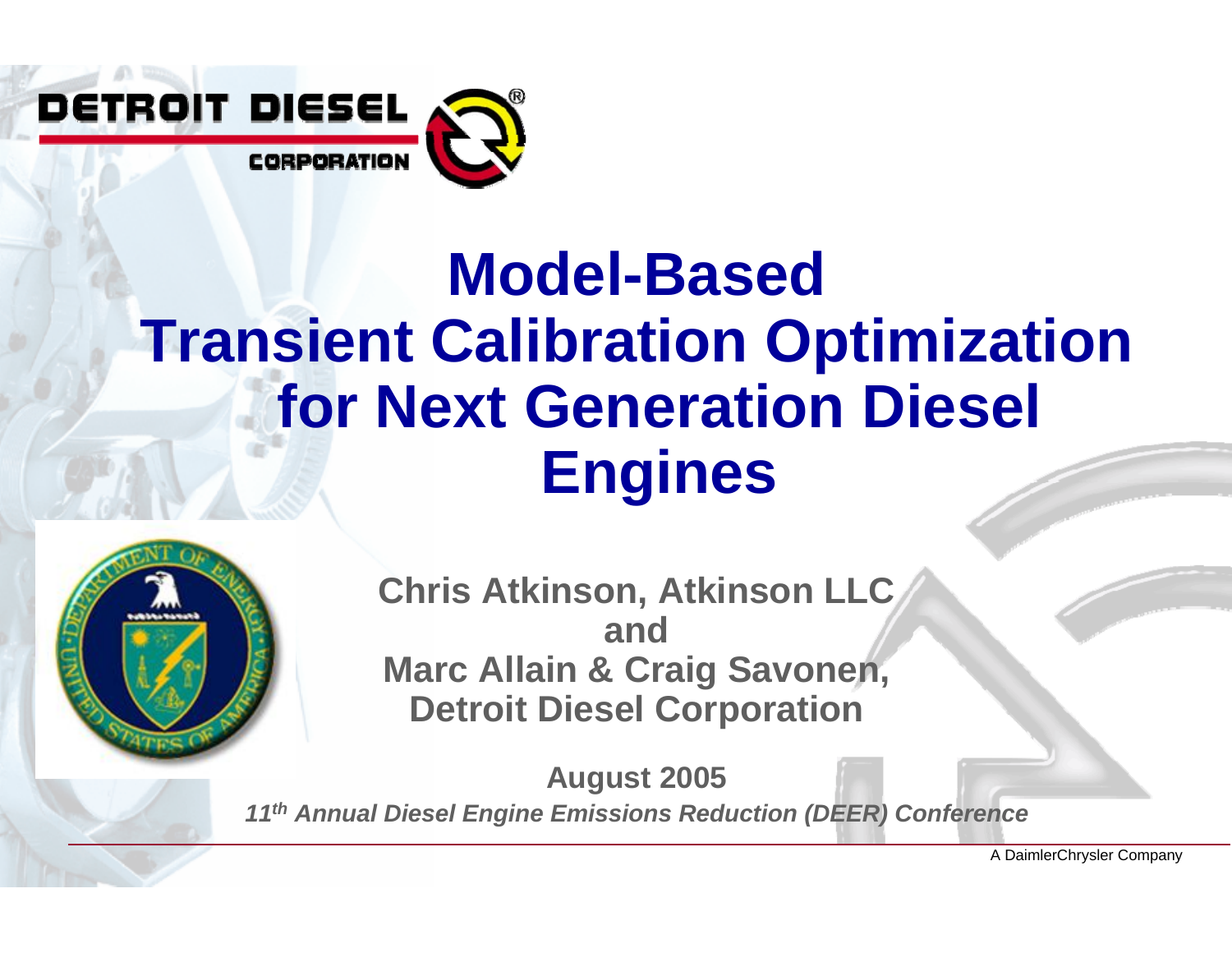# **Presentation Topics**

- **Diesel Engine Technology Trends**   $\bullet$
- **Calibration Requirements**  $\bullet$
- **Model-Based Calibration**   $\bullet$ 
	- **Transient Engine Model Development**
	- **Rapid Transient Calibration Optimization**
	- **Results**
		- **Model-Based Control and Diagnostics**
		- **Summary**



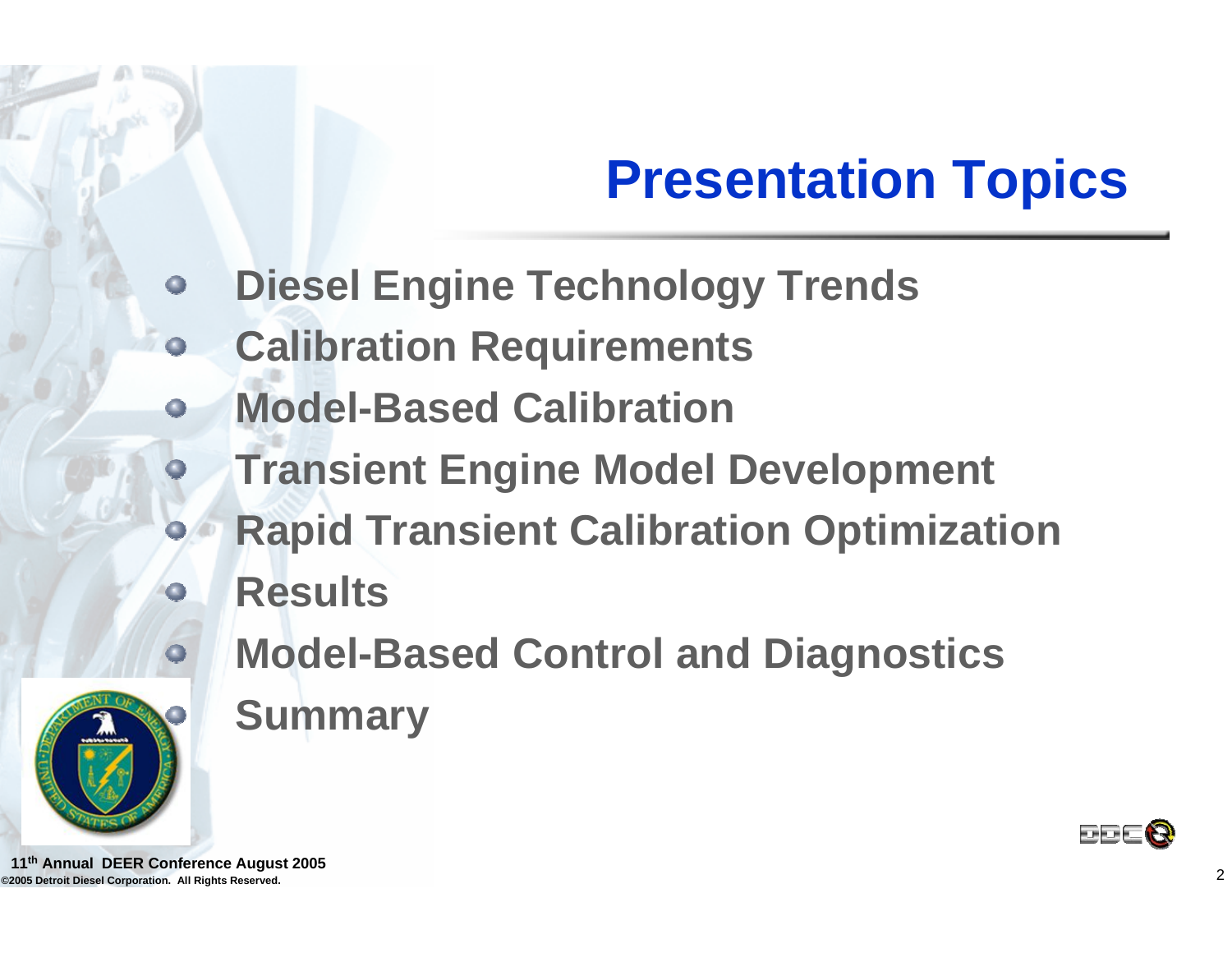## **Diesel Engine Technology Trends**

- **Ever Decreasing Emissions Requirements**
- **Ever Increasing Fuel Economy Demands**
- **Increasing Mechanical and Electronic Complexity of Engines**
- **Cost Reduction Demands**
- **Reduced Product Engineering Development Cycles Increasing Demands on Transient Test Facilities**





**©2005 Detroit Diesel Corporation. All Rights Reserved.** <sup>3</sup> **11th Annual DEER Conference August 2005**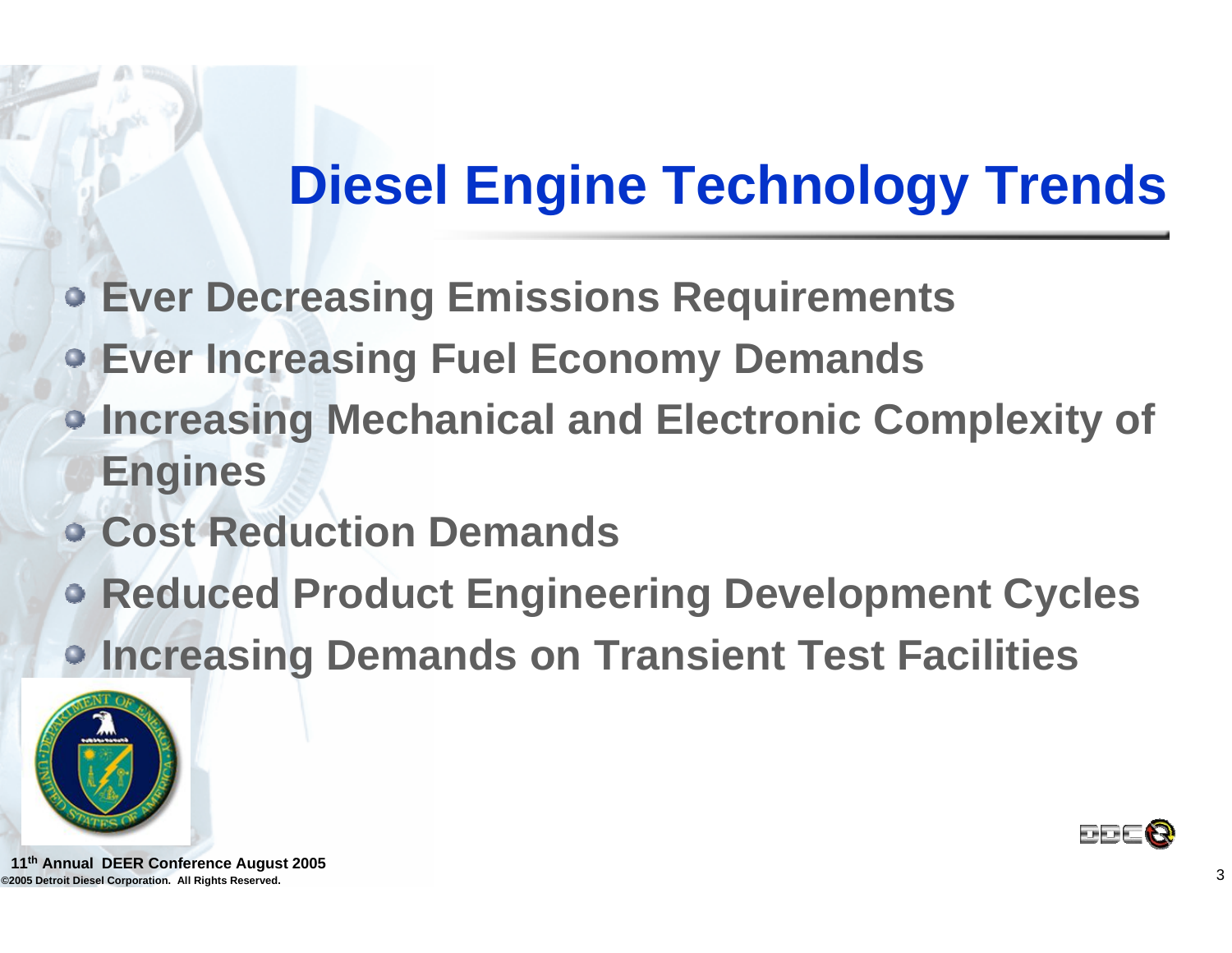# **Technical Challenges**

- **Rapidly Increasing Complexity of Engine Control**
- **Integration of Aftertreatment Control**
- **New Low Temperature Combustion Regimes**
- **Emissions Testing – FTP, In-Use, NTE**
- **435,000 Mile Useful Life Requirements**
- **HD OBD Requirements**
	- **All Of These Lead To A Significantly Increased Calibration Burden.**





**©2005 Detroit Diesel Corporation. All Rights Reserved.** <sup>4</sup> **11th Annual DEER Conference August 2005**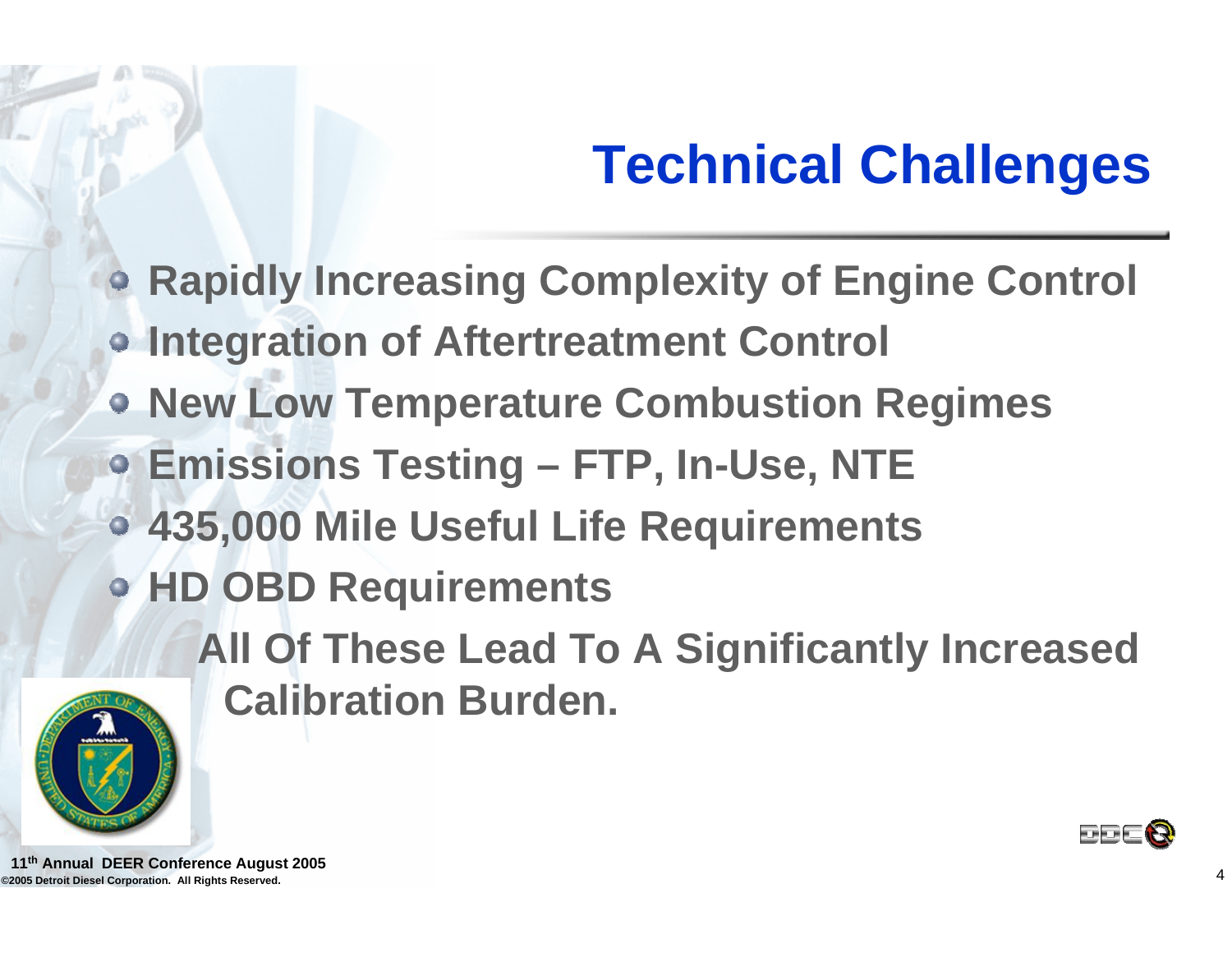# **Diesel Engine Complexity**

| Year     | <b>Engine Technologies</b>         | <b>Number of Calibrateable</b><br><b>Parameters</b> |
|----------|------------------------------------|-----------------------------------------------------|
| 1998     | <b>Injection Timing</b>            | 3                                                   |
|          | <b>Injection Pressure</b>          |                                                     |
| 2004     | <b>Injection Timing</b>            | $4 - 5$                                             |
|          | <b>Injection Pressure</b>          |                                                     |
|          | <b>EGR</b>                         |                                                     |
|          | <b>Turbocharging Control</b>       |                                                     |
| $2007 +$ | <b>Injection Timing (multiple)</b> | $11 - 15 +$                                         |
|          | <b>Injection Pressure</b>          |                                                     |
|          | <b>EGR</b>                         |                                                     |
|          | <b>Turbocharging Control</b>       |                                                     |
|          | <b>Aftertreatment Control</b>      |                                                     |



**BBE &** 

**©2005 Detroit Diesel Corporation. All Rights Reserved.** <sup>5</sup> **11th Annual DEER Conference August 2005**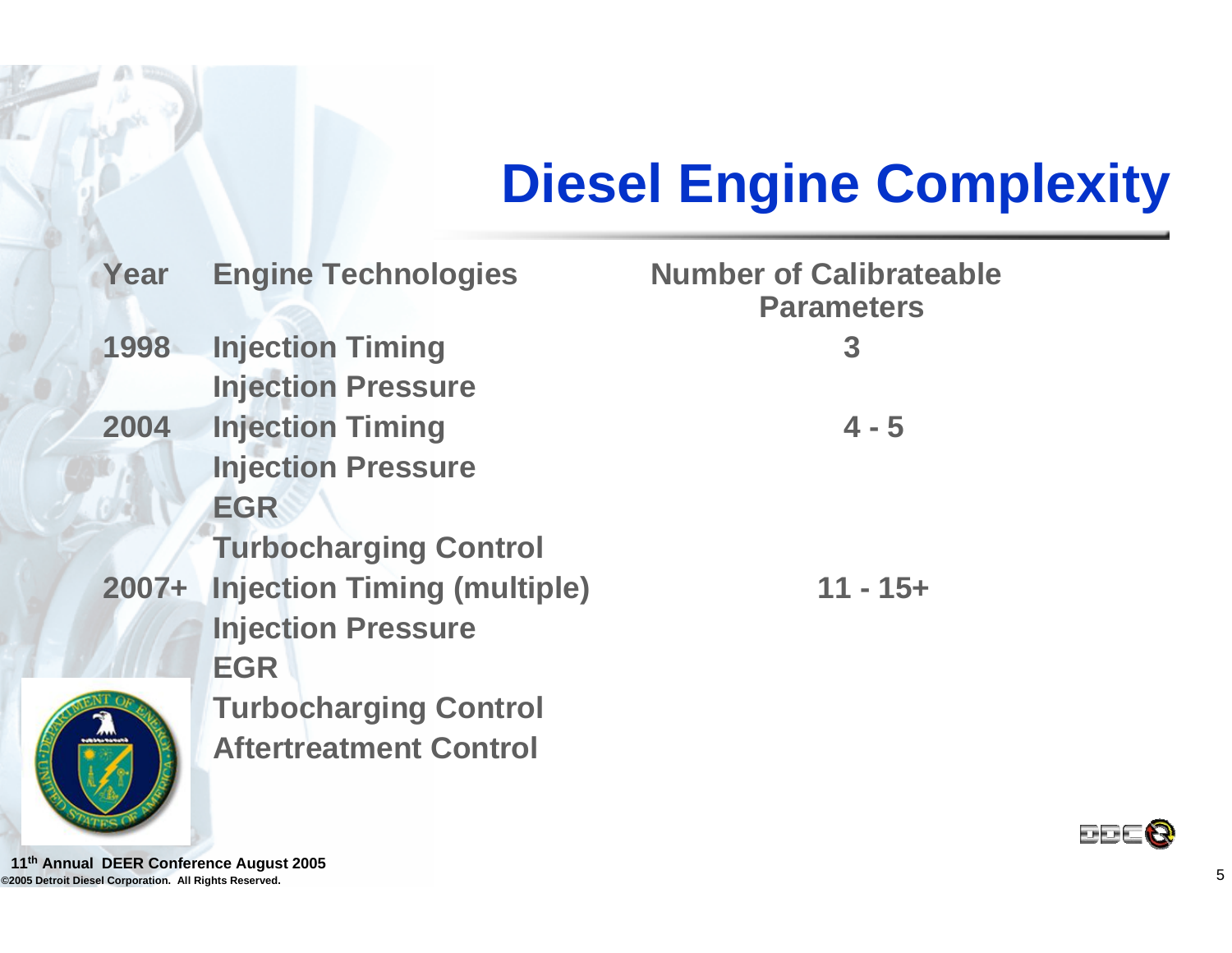## **Increasing Calibration Complexity**

| <b>YEAR</b> | <b>Actuators</b> | <b>Sensors</b> | <b>Control</b> |
|-------------|------------------|----------------|----------------|
|             |                  |                | <b>Outputs</b> |
| 1998        | $\mathbf{2}$     | 8              | 3              |
| 2002        |                  | 10             | 3              |
| 2004        | 8                | 15             | 5              |
| 2007        | 10               | 19             | 11             |
| 2010        | 12               | 22             | 15             |



**©2005 Detroit Diesel Corporation. All Rights Reserved.** <sup>6</sup> **11th Annual DEER Conference August 2005**

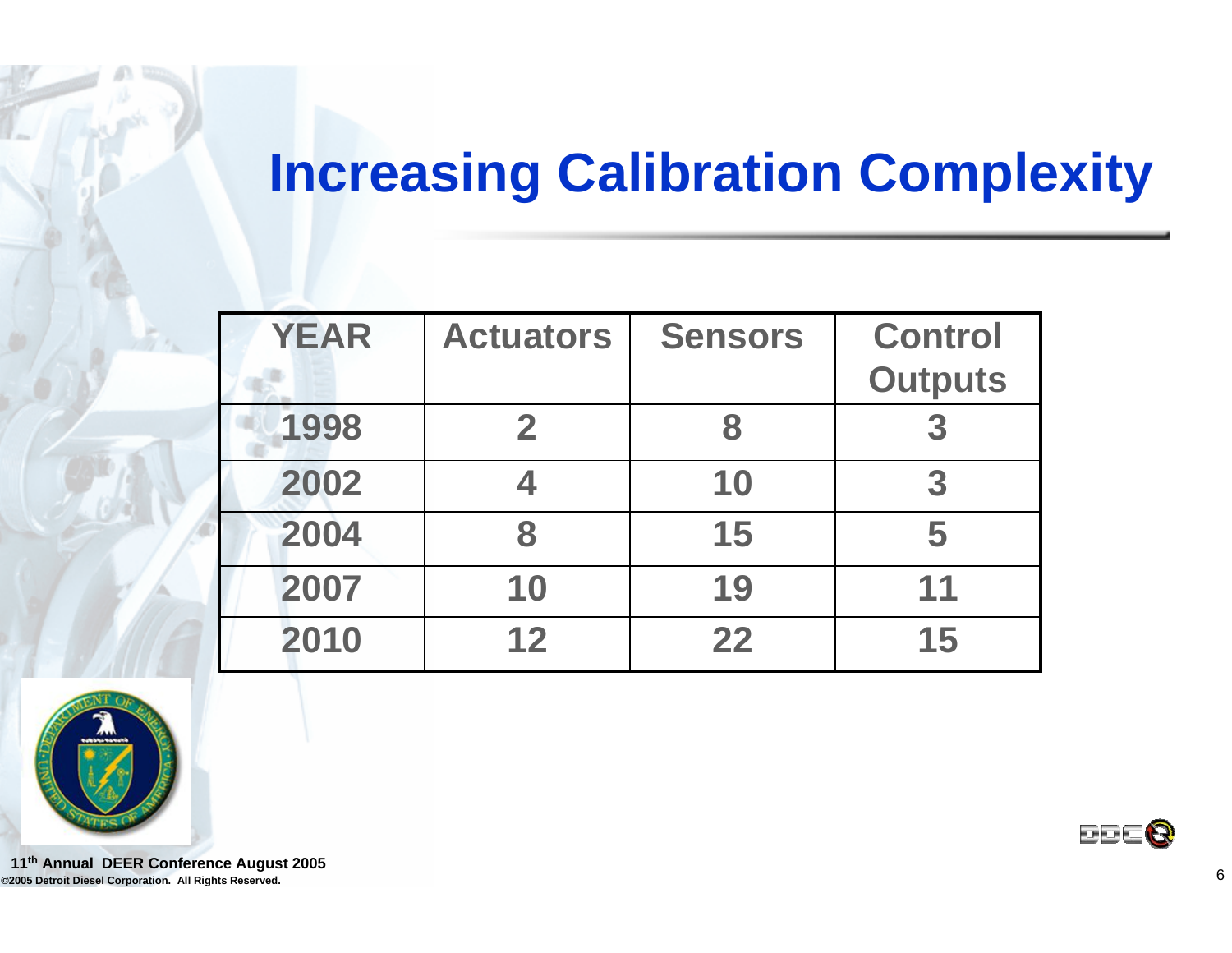## **Full Factorial Calibration Space**

| Year | <b>Engine Control Parameters</b>                                                                                                            | <b>Number of Discrete</b><br><b>Test Setpoints</b> |
|------|---------------------------------------------------------------------------------------------------------------------------------------------|----------------------------------------------------|
| 1998 | <b>Speed, Load, Injection Timing &amp; Pressure</b>                                                                                         | 10,000                                             |
| 2002 | Speed, Load, Injection Timing & Pressure, EGR                                                                                               | 100,000                                            |
| 2004 | Speed, Load, Injection Timing & Pressure,<br><b>EGR, Turbocharging Control</b>                                                              | 1,000,000                                          |
| 2007 | Speed, Load, Multiple Injection Timing,<br><b>Injection Pressure, EGR, Turbocharging</b><br><b>Control, Particulate Filter Regeneration</b> | 1,000,000,000                                      |
| 2010 | Speed, Load, Multiple Injection Timing,<br><b>Injection Pressure, EGR, Turbocharging</b><br><b>Control, Aftertreatment Controls</b>         | 10,000,000,000                                     |
|      |                                                                                                                                             |                                                    |

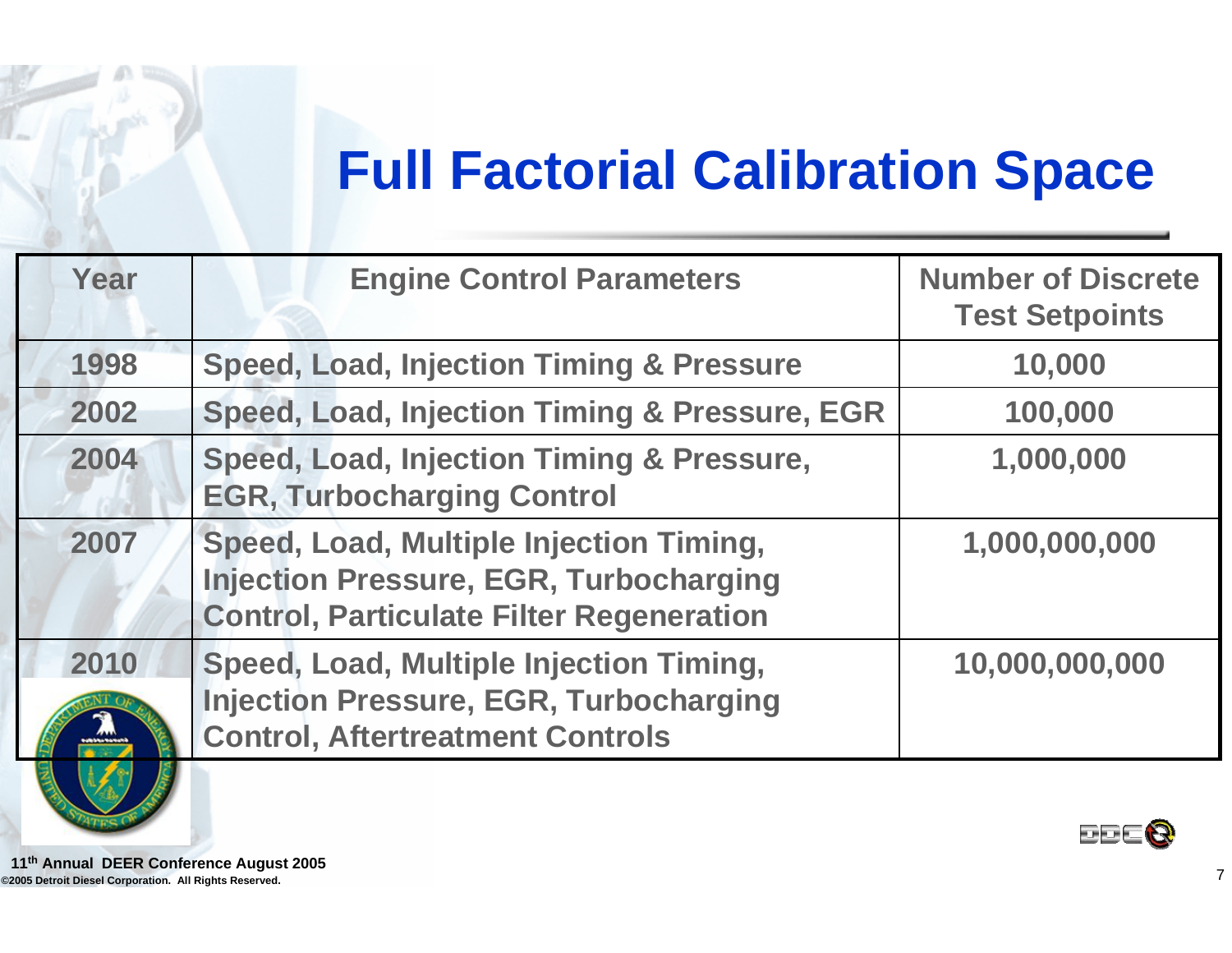## **The Challenge for Calibration**

- **The Curse of Dimensionality – a 2007 specification diesel engine might have 109 test points if tested in a full factorial experiment**
- **Calibration requirements may increase by 2-3 orders of magnitude by 2010-2014 due to new engine technologies**
- **Design of Experiments can reduce the overall engine mapping burden significantly (perhaps by a factor of 100), but this still results in huge experimental matrices**

**And, steady state engine mapping not well suited to TRANSIENT emissions regulations, fuel economy** 



**reduction, driveability and aftertreatment regeneration.**



**©2005 Detroit Diesel Corporation. All Rights Reserved.** <sup>8</sup> **11th Annual DEER Conference August 2005**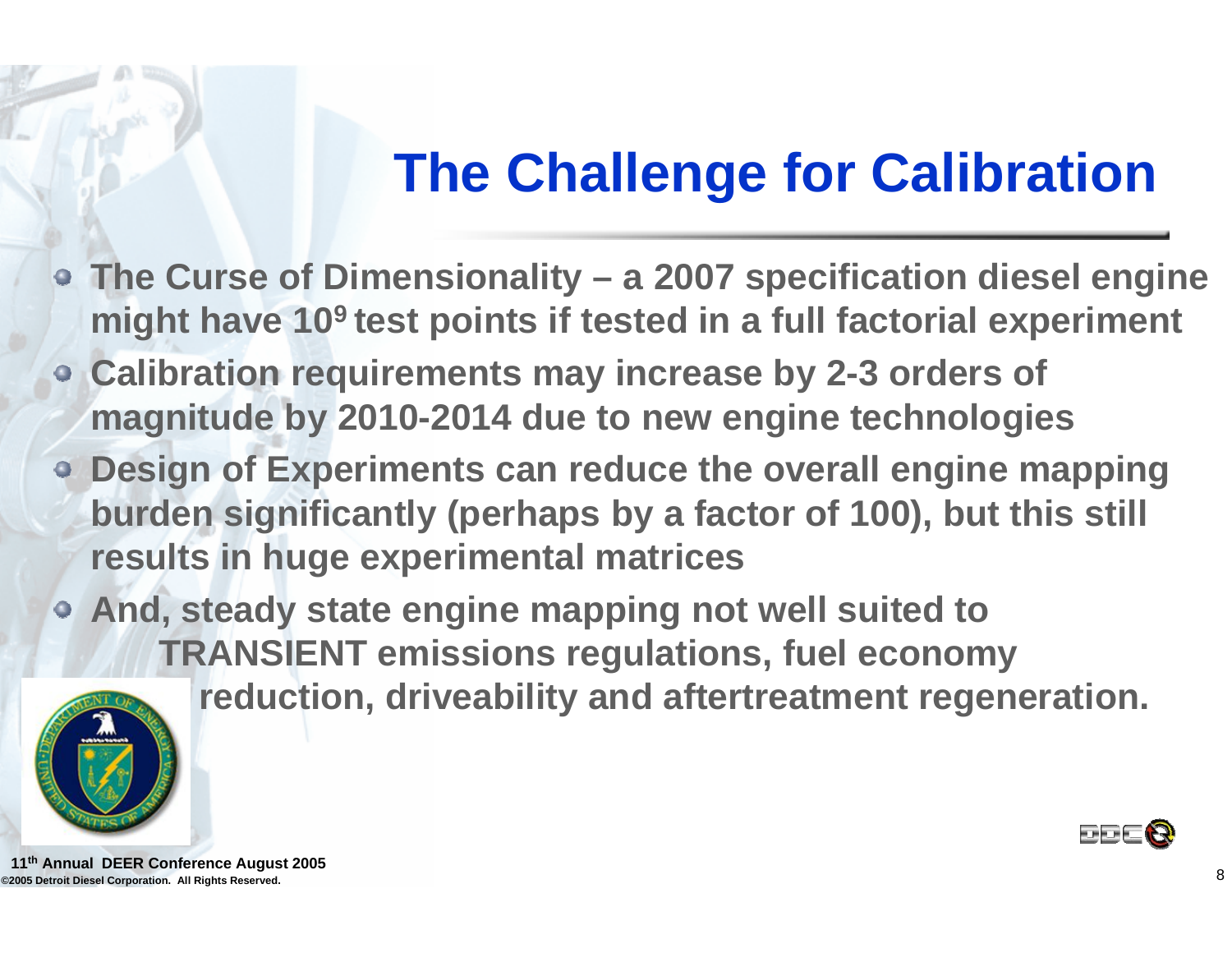## **Steady-State Degrees of Freedom**

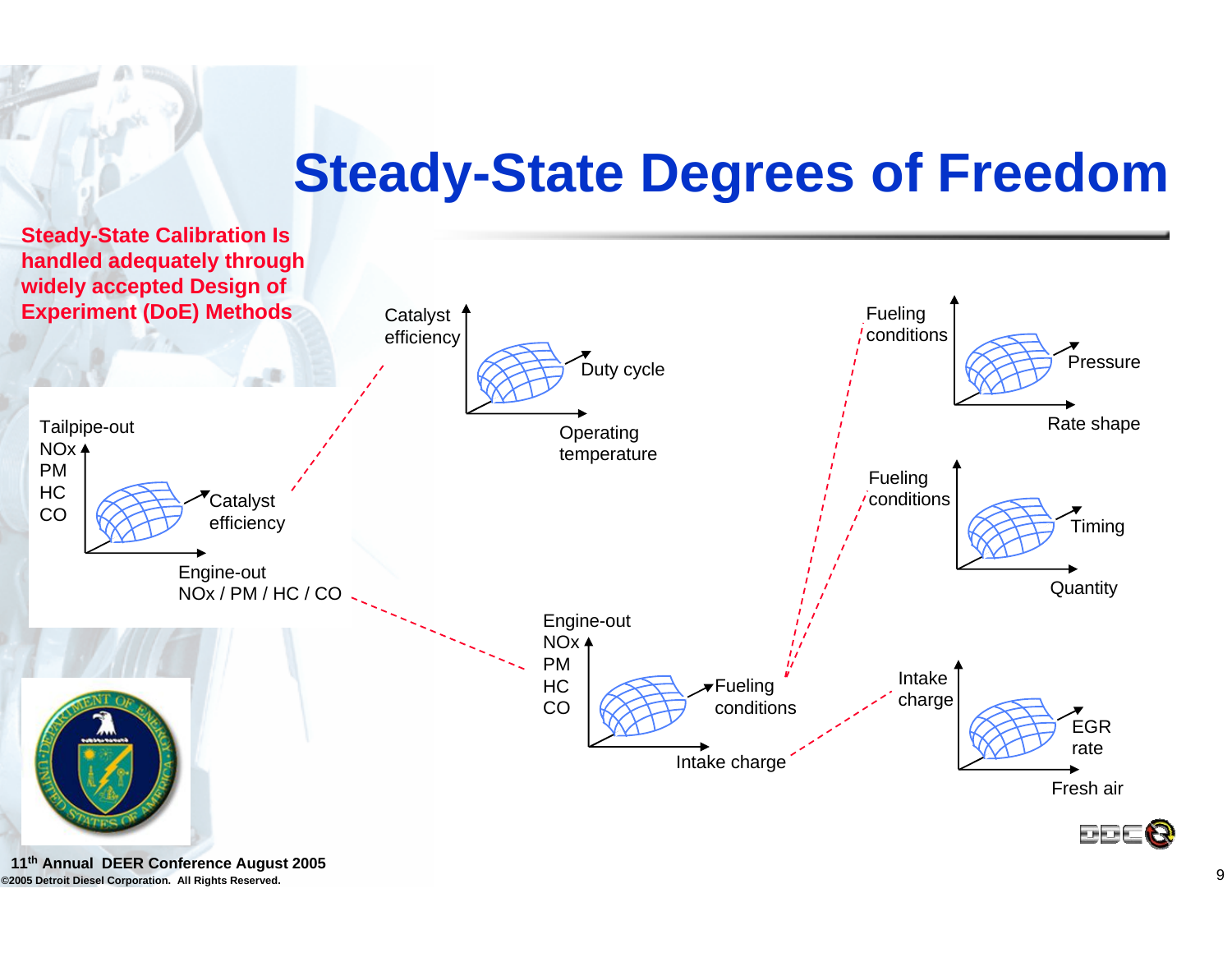## **Steady-State Performance Mapping**

 **For Steady-State Calibration, Static Engine Performance Mapping Is Sufficient**

**Time-Consuming Process**

 **Results Not Directly Applicable to Transient Calibration**



**©2005 Detroit Diesel Corporation. All Rights Reserved.** <sup>10</sup> **11th Annual DEER Conference August 2005**

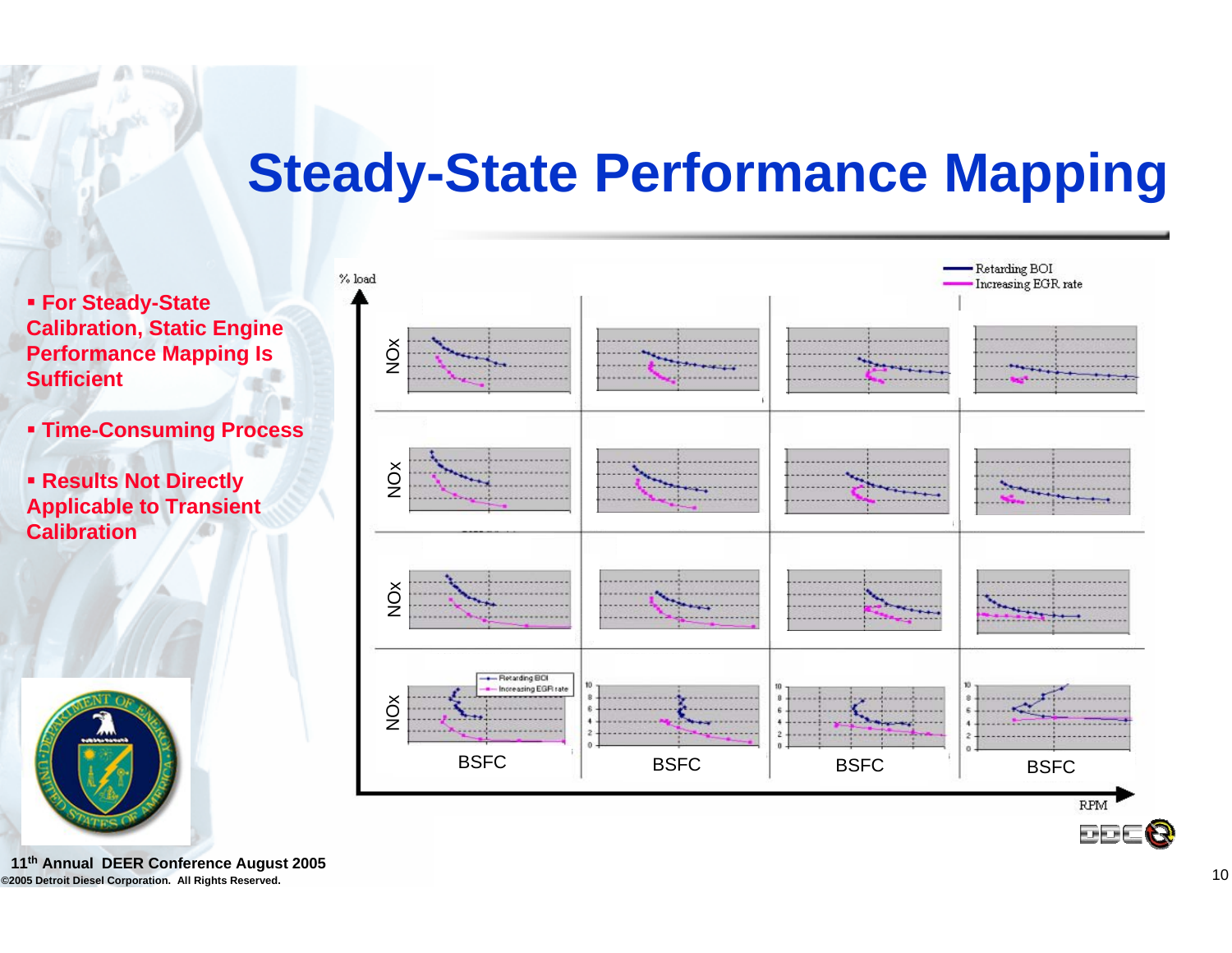## **Transient Degrees of Freedom**



**©2005 Detroit Diesel Corporation. All Rights Reserved.** <sup>11</sup> **11th Annual DEER Conference August 2005**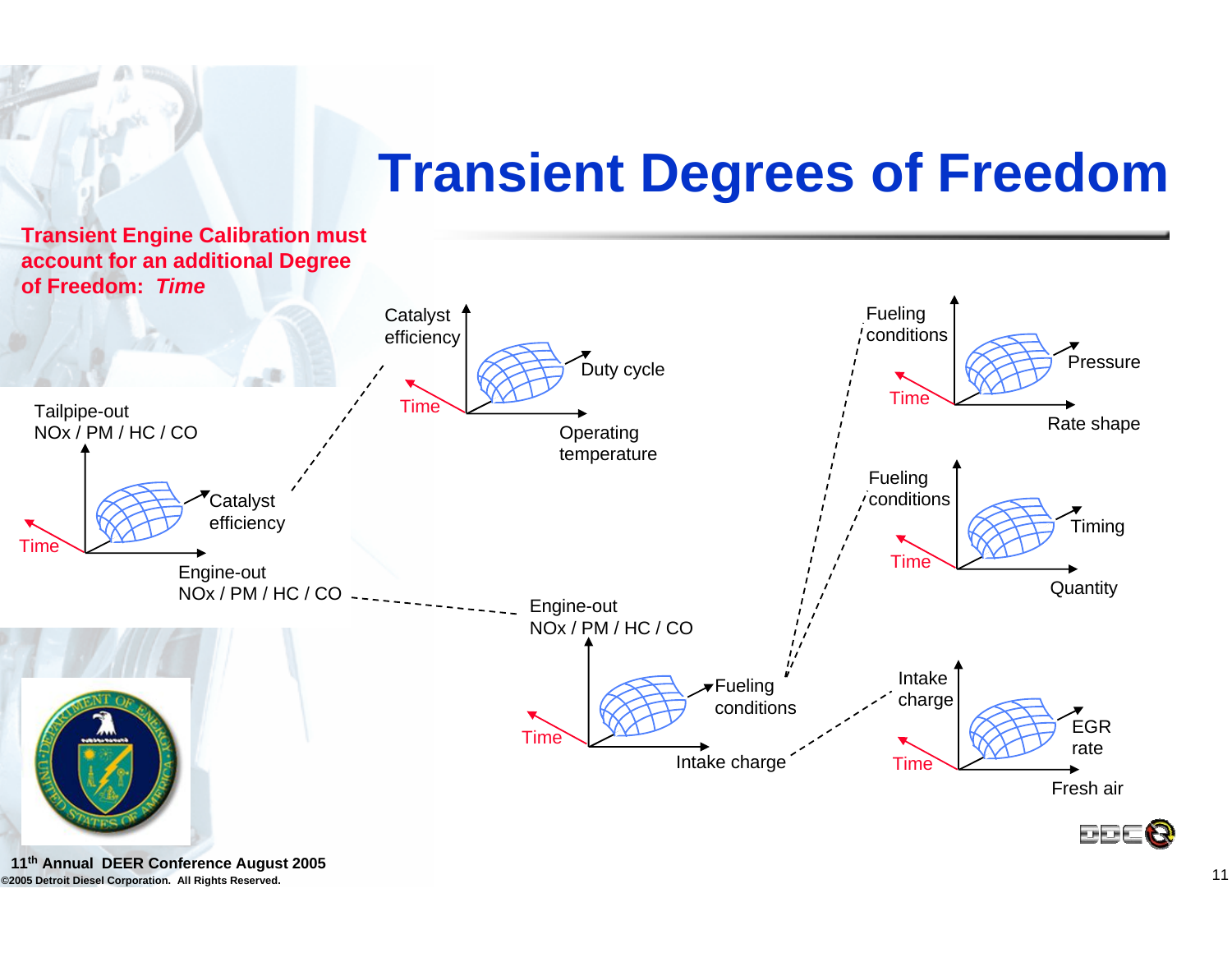

#### Time - sec

Closed-loop response

2.5

 $3.5<sub>1</sub>$ 

**EGR Rate**





**DPF Inlet**

**Temperature Control**

100

50



Time - sec

 $1.5<sub>1</sub>$ 

**©2005 Detroit Diesel Corporation. All Rights Reserved.** <sup>12</sup> **11th Annual DEER Conference August 2005**

0.5

# **Competing & Overlapping Time Scales**

- **Step Response Of Individual Engine Systems**
- **Orders of Magnitude Difference in Transient Response**
- **Including** *Time* **as an integral part of the Setpoint Definition Process enables optimum Transient Calibration**
- **Transient Engine Performance Mapping corresponds to a Transient Design Of Experiment**



150

 $200$ 

250

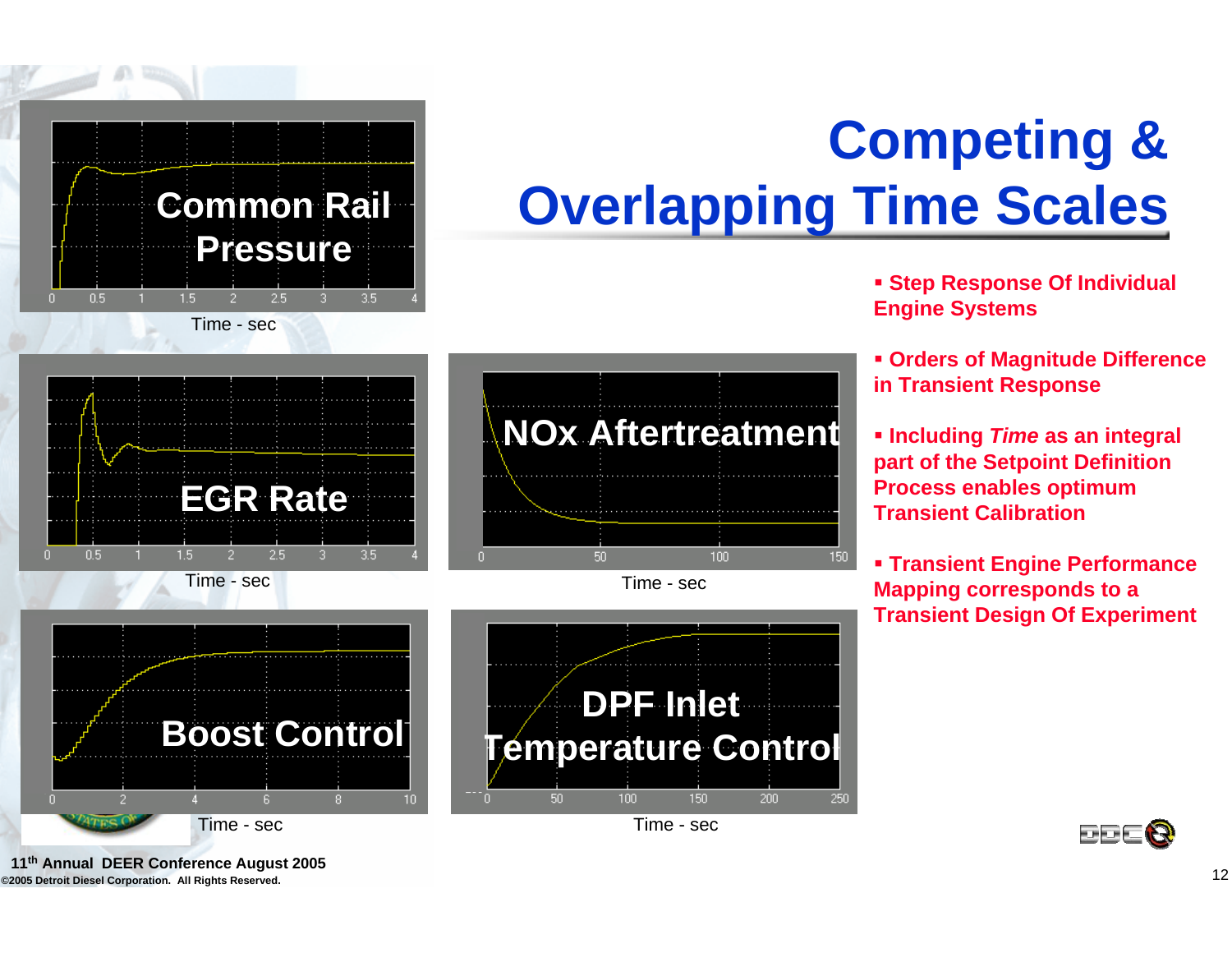# **Engine Operating Modes**

**Calibration Requirements are increased further due to Multiple Engine Operating Modes including**

- **Steady-state**
- **Transient**
- **Cold**
- **Altitude**
- **Smoke Control**



**Aftertreatment Regeneration**

**(predominantly transient or dynamic phenomena) and varying ambient or exhaust conditions**



**©2005 Detroit Diesel Corporation. All Rights Reserved.** <sup>13</sup> **11th Annual DEER Conference August 2005**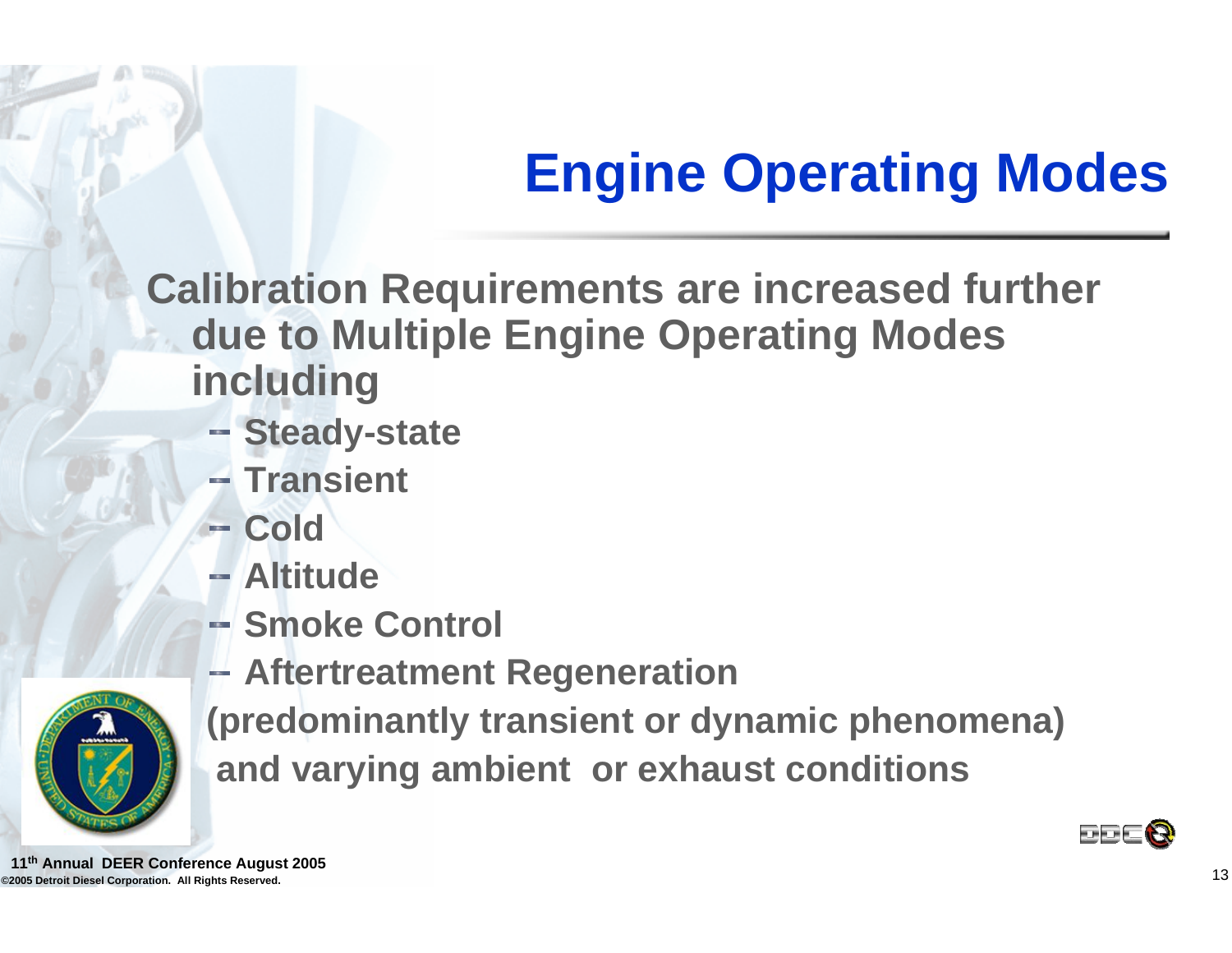## **Model-Based Calibration**

**Problem: How can engine calibration be performed quicker, better and cheaper?** 

**Solution: Transfer the majority of the calibration burden out of the Engine Test Cell and onto the engineer's desktop, using MODEL-BASED Rapid Transient Calibration Methods.**



o ok

**©2005 Detroit Diesel Corporation. All Rights Reserved.** <sup>14</sup> **11th Annual DEER Conference August 2005**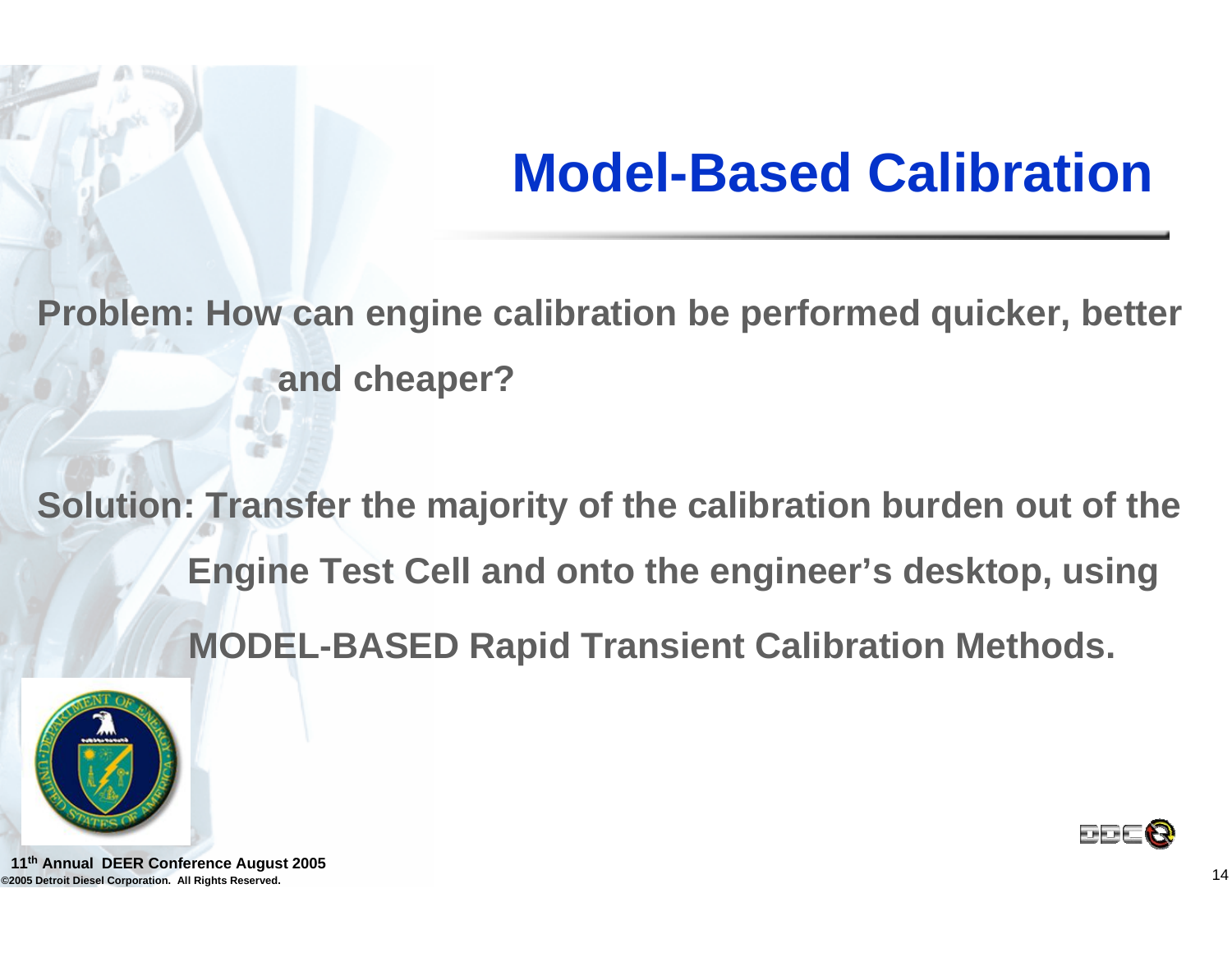## **Model-Based Methods**

**A definition of model-based methods, relevant to engine calibration, is**

**"a combination of first principles, equationbased modeling and data-based techniques used to develop high fidelity, real-time dynamic models, suitable for predicting engine emissions, performance and operating states over highly transient operating cycles".** 





**©2005 Detroit Diesel Corporation. All Rights Reserved.** <sup>15</sup> **11th Annual DEER Conference August 2005**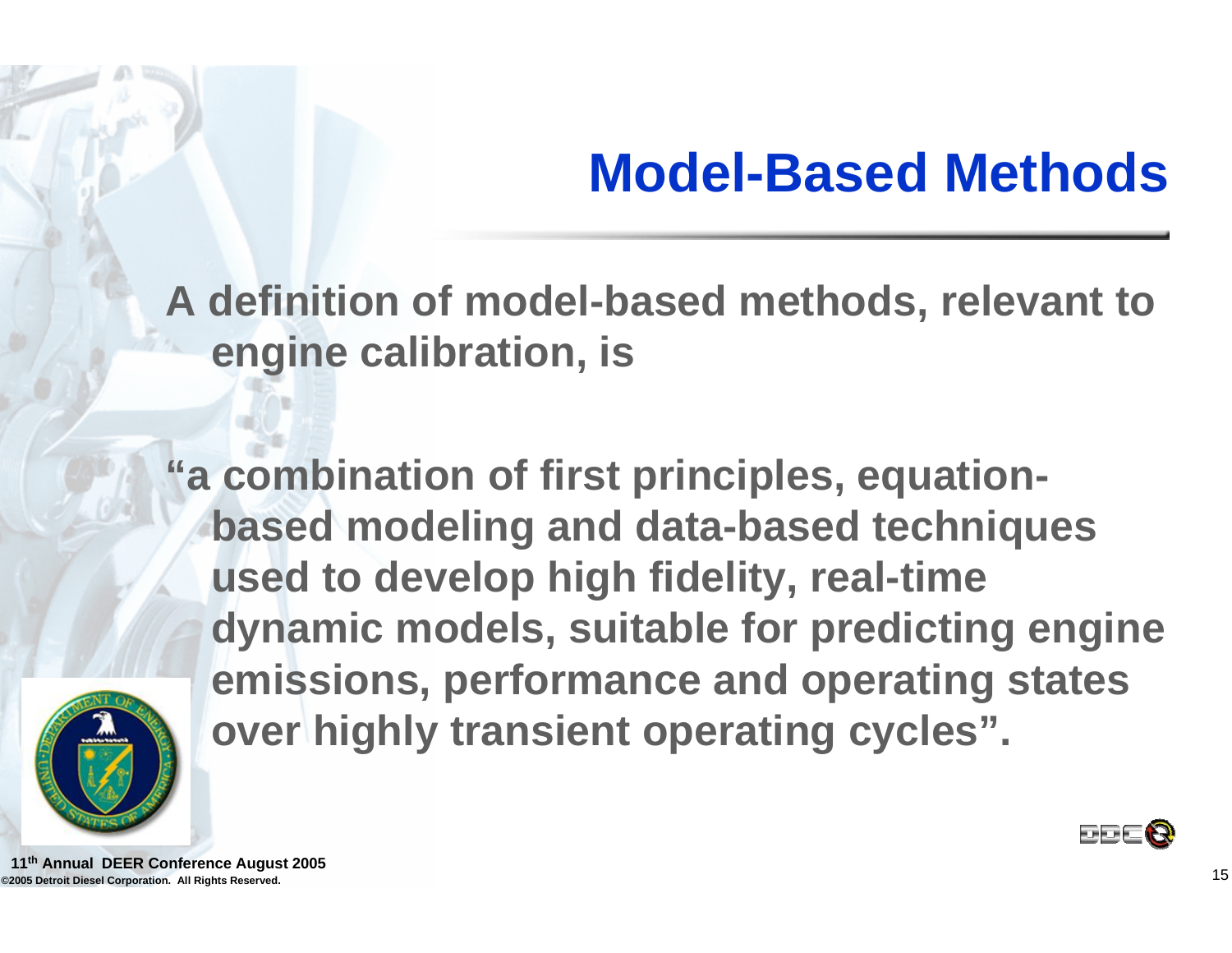# **Modeling Approach**

### **Dynamic (transient) models use a combination of**

- **Physical Modeling**
	- *D* First principles
	- **Equation-based**
	- **Phenomenological**
- **Heuristic Modeling** 
	- **2Data-driven**
	- **2Learning**
	- **Data from actual engine operation (real time emissions,**







**©2005 Detroit Diesel Corporation. All Rights Reserved.** <sup>16</sup> **11th Annual DEER Conference August 2005**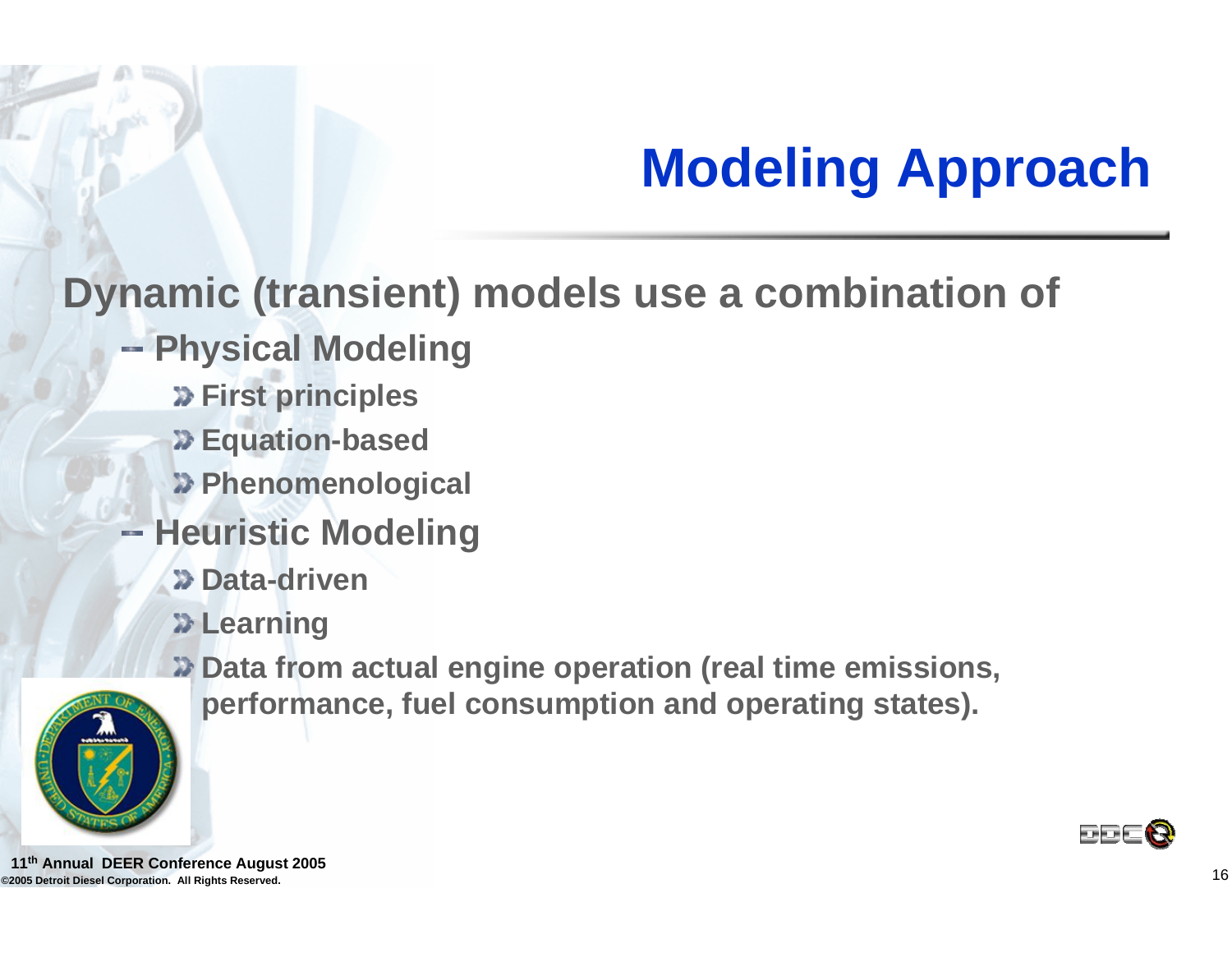## **Example of a Transient Engine Model**

- **Composite Model made up of Interacting Submodels:**
- **Air Flow Model**
	- **Volumetric Efficiency**
- **EGR Flow Model**
	- **Charge Estimation**
- **Fuel Injection and Combustion Model**
	- **Air-Fuel Ratio Estimation**
		- **Thermal Effects**
	- **NOx and PM Formation Sub-models**





**©2005 Detroit Diesel Corporation. All Rights Reserved.** <sup>17</sup> **11th Annual DEER Conference August 2005**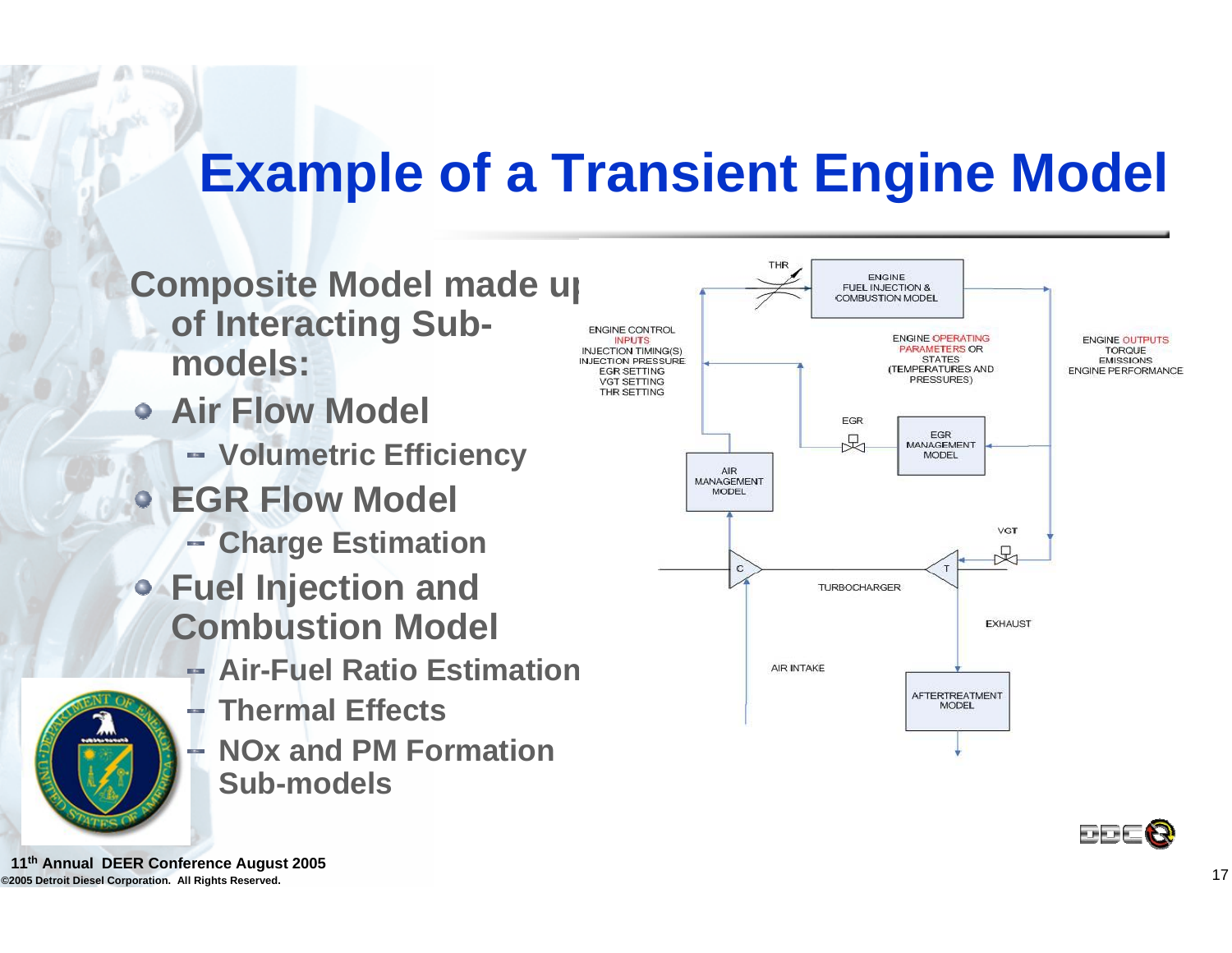## **Transient Model Development**



**©2005 Detroit Diesel Corporation. All Rights Reserved.** <sup>18</sup> **11th Annual DEER Conference August 2005**

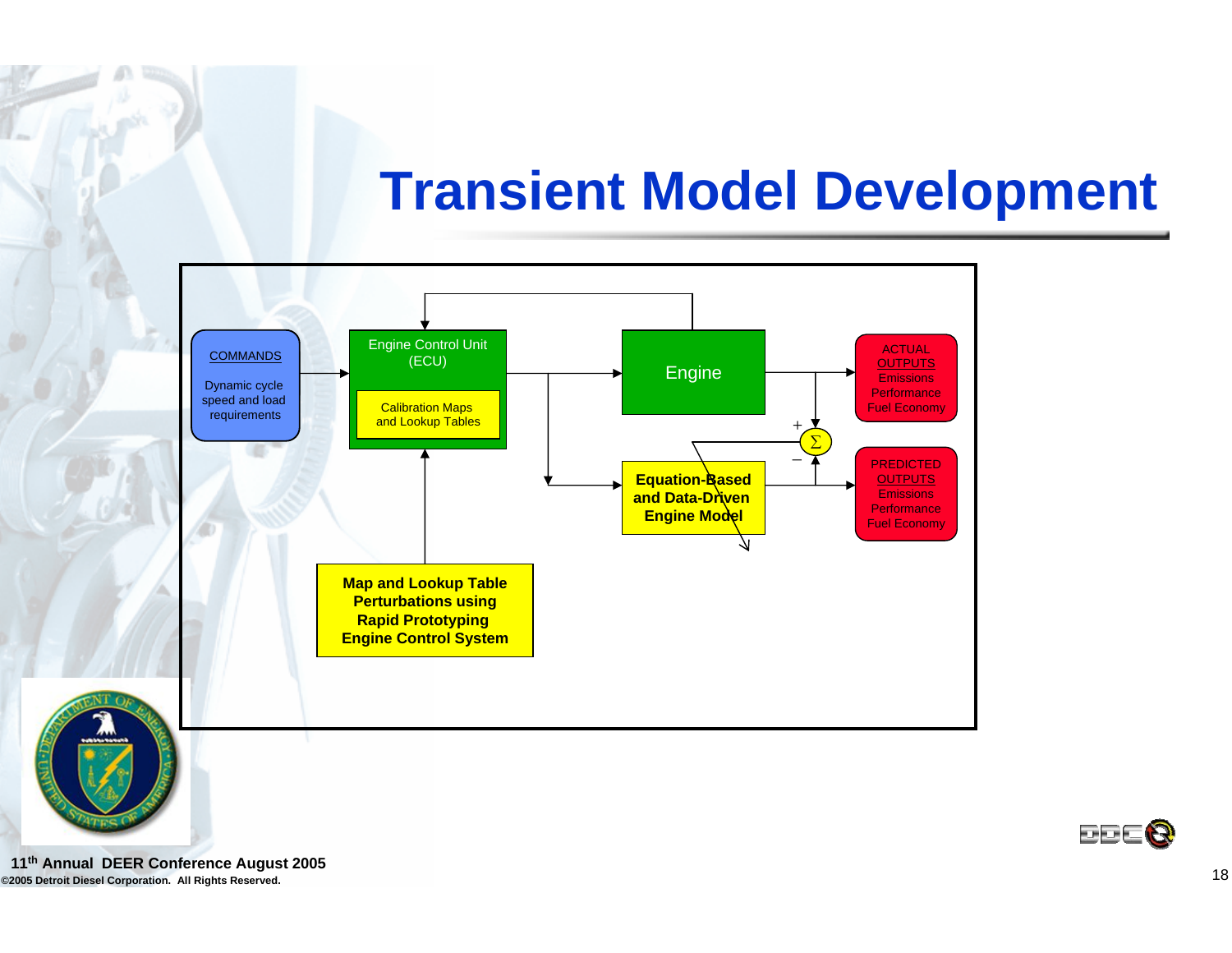## **Diesel Engine Modeling**

#### **Direct Injection Diesel Engine**



Engine Speed Fuel Injection Quantity Injection Timing Injection Pressure Exhaust Gas RecirculationVariable Geometry Turbocharger Setting







**©2005 Detroit Diesel Corporation. All Rights Reserved.** <sup>19</sup> **11th Annual DEER Conference August 2005**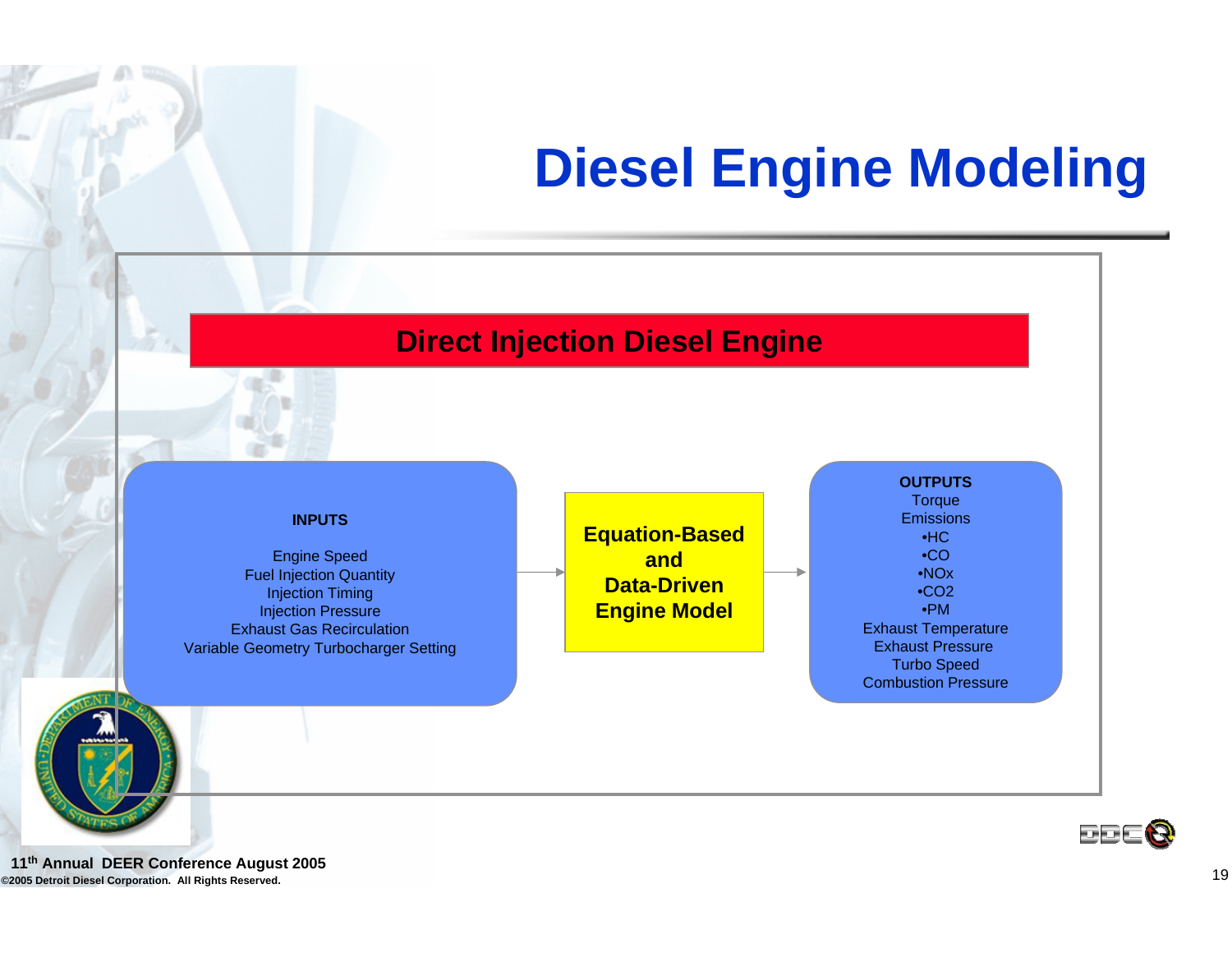## **Transient Design Of Experiment**



**©2005 Detroit Diesel Corporation. All Rights Reserved.** <sup>20</sup> **11th Annual DEER Conference August 2005**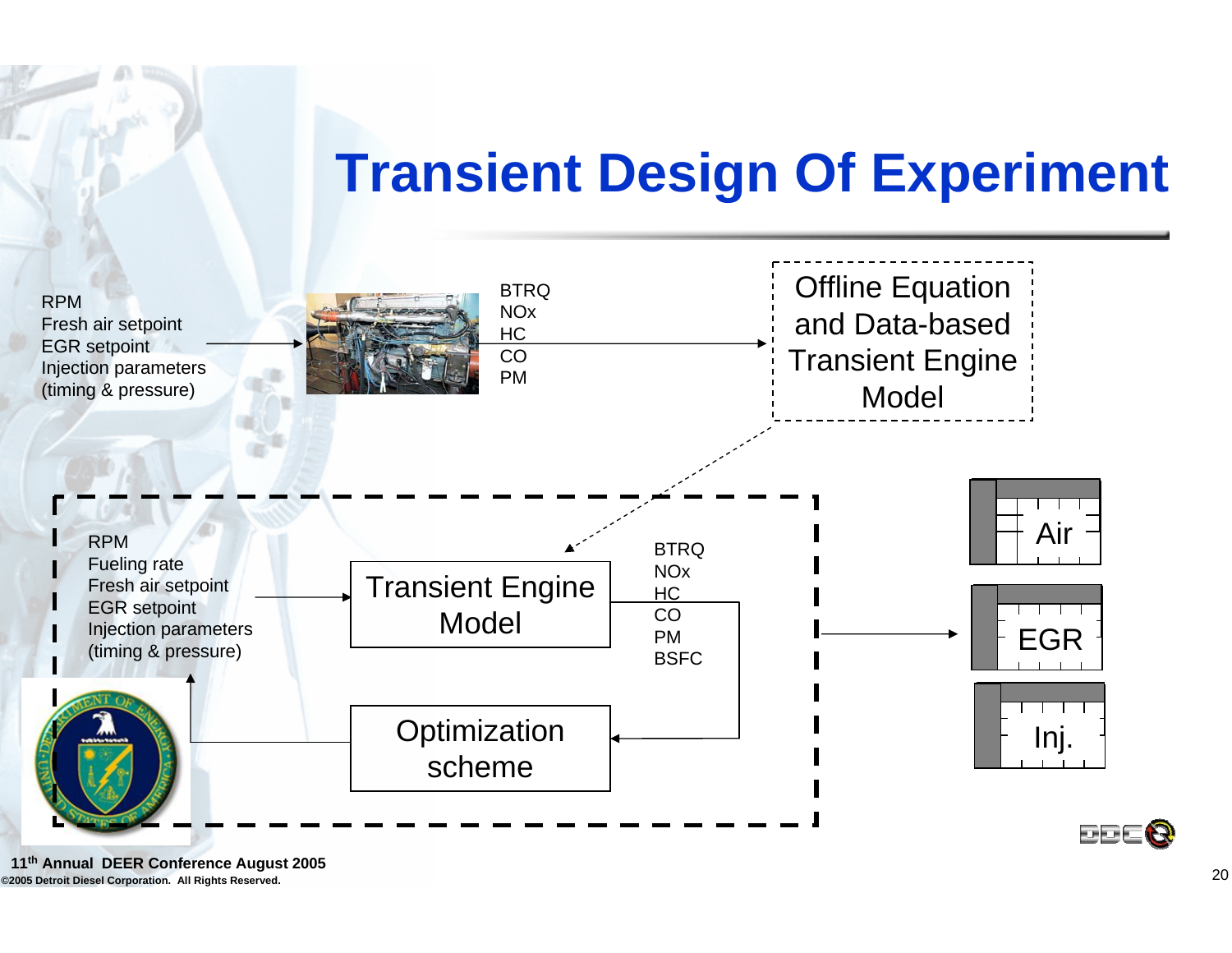## **Transient Engine Test Cycles**

**Transient Engine Test Cycle**



**©2005 Detroit Diesel Corporation. All Rights Reserved.** <sup>21</sup> **11th Annual DEER Conference August 2005**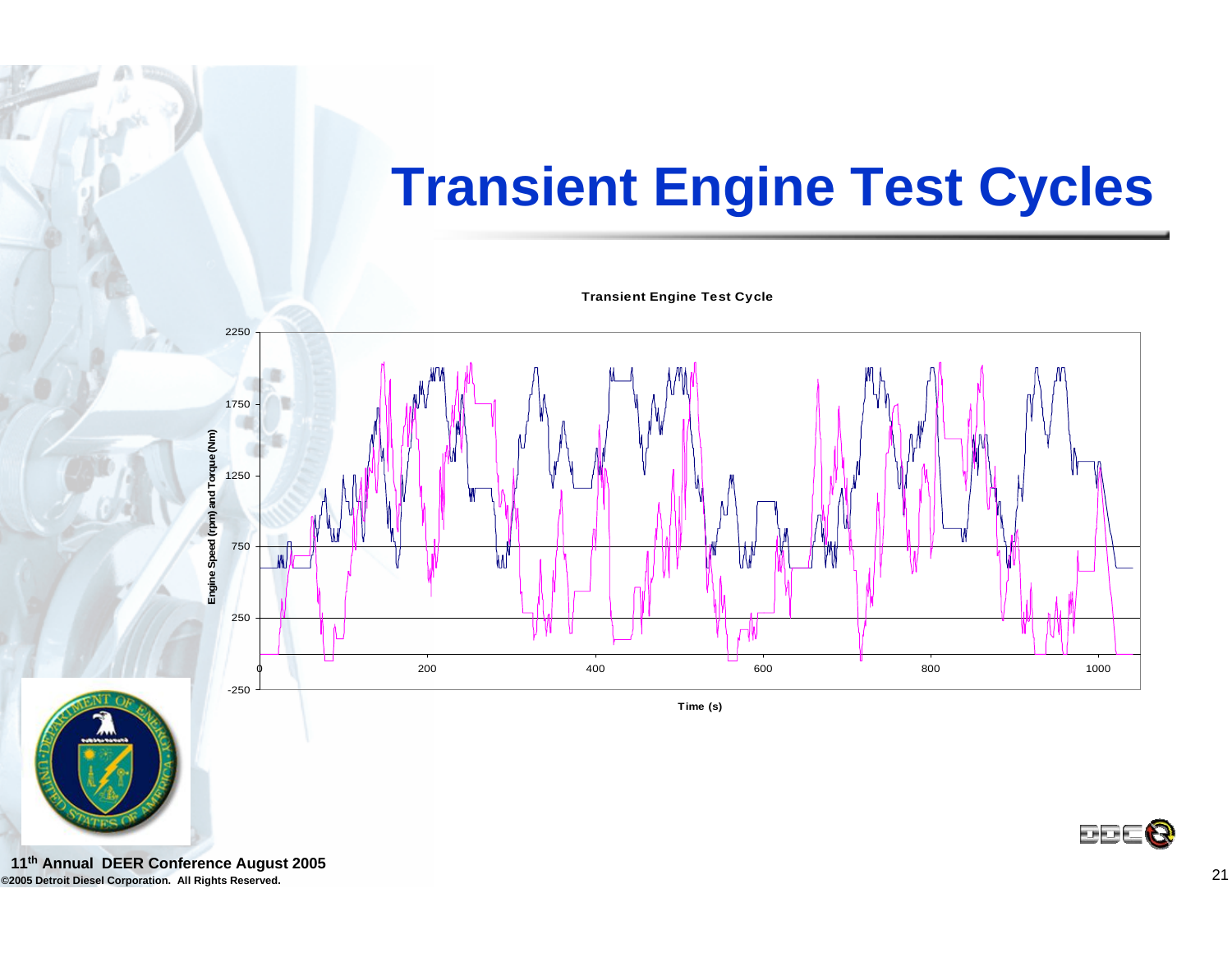## **Transient Engine Modeling Results - Torque**





**©2005 Detroit Diesel Corporation. All Rights Reserved.** <sup>22</sup> **11th Annual DEER Conference August 2005**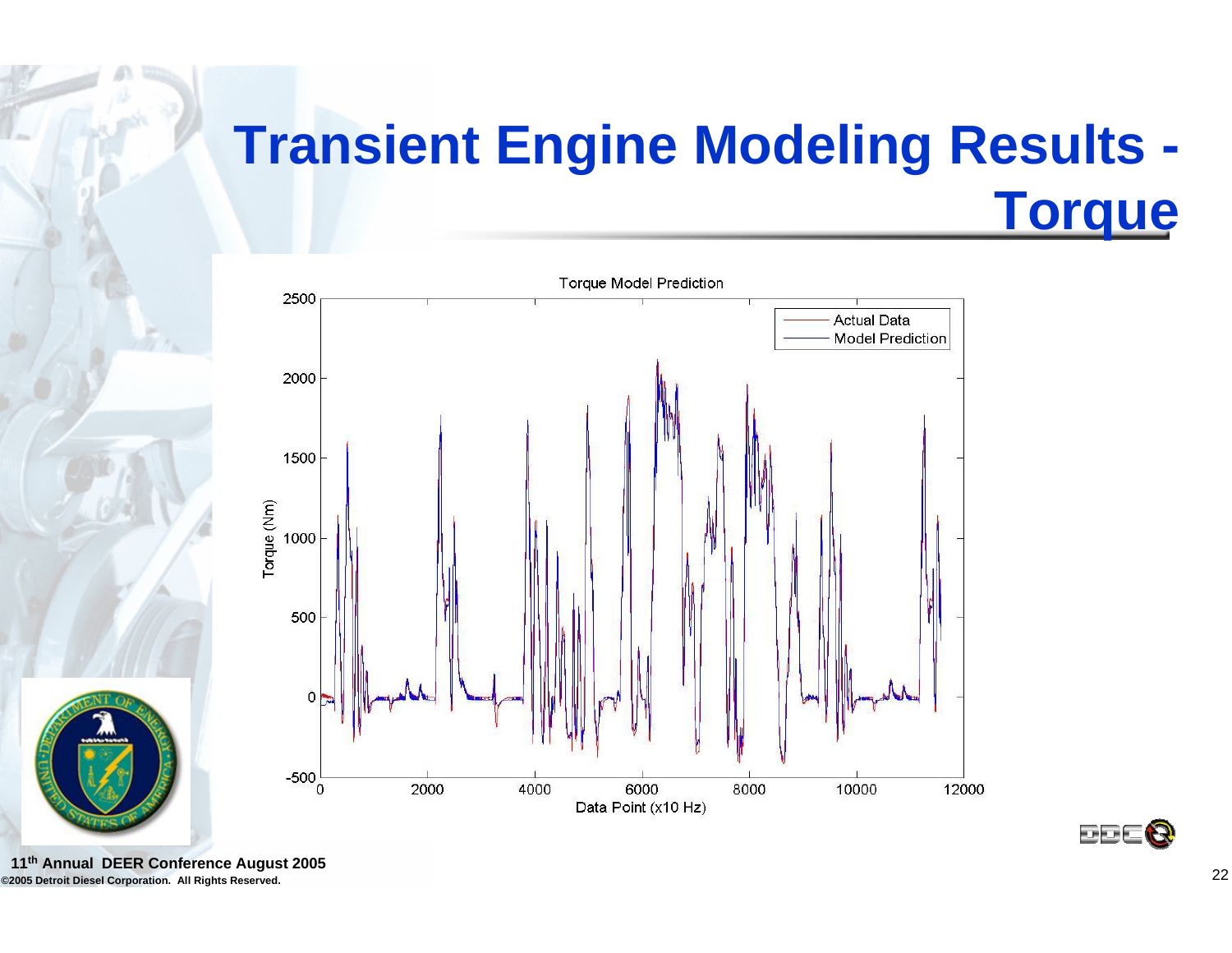## **Transient Engine Modeling Results - NOx**



**BBE &** 



**©2005 Detroit Diesel Corporation. All Rights Reserved.** <sup>23</sup> **11th Annual DEER Conference August 2005**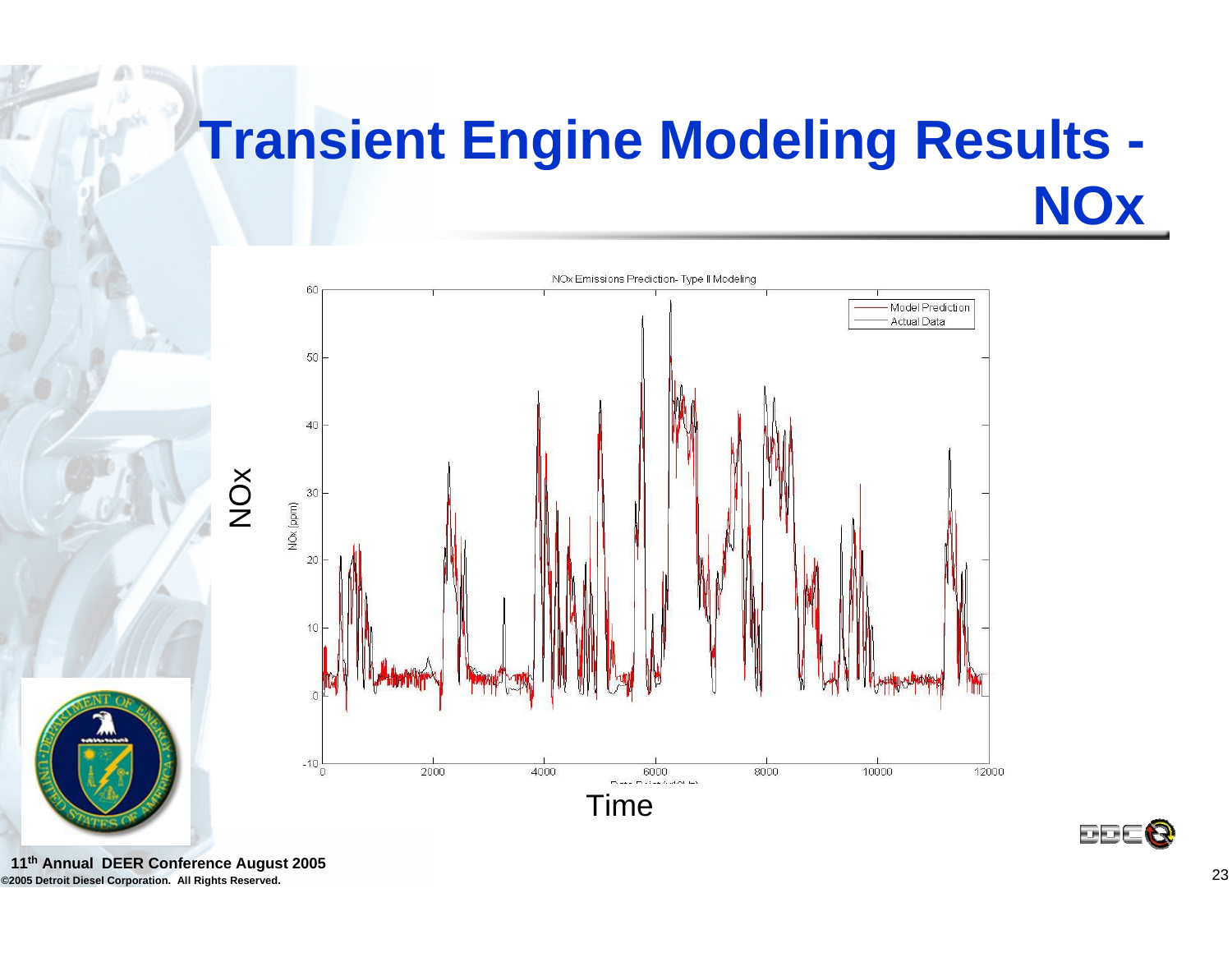## **Typical Model Emissions Prediction Accuracy**

| NOx, CO <sub>2</sub> (instantaneous) | $2 - 5%$  |
|--------------------------------------|-----------|
| <b>CO, HC (instantaneous)</b>        | $5 - 10%$ |
| <b>PM (instantaneous)</b>            | $5 - 10%$ |
| NOx, CO <sub>2</sub> (integrated)    | $2 - 3%$  |
| <b>CO, HC (integrated)</b>           | $3 - 5%$  |
| <b>PM</b> (integrated)               | $5 - 6%$  |
| <b>Fuel consumption</b>              | $1 - 3%$  |



**BBC B** 

**©2005 Detroit Diesel Corporation. All Rights Reserved.** <sup>24</sup> **11th Annual DEER Conference August 2005**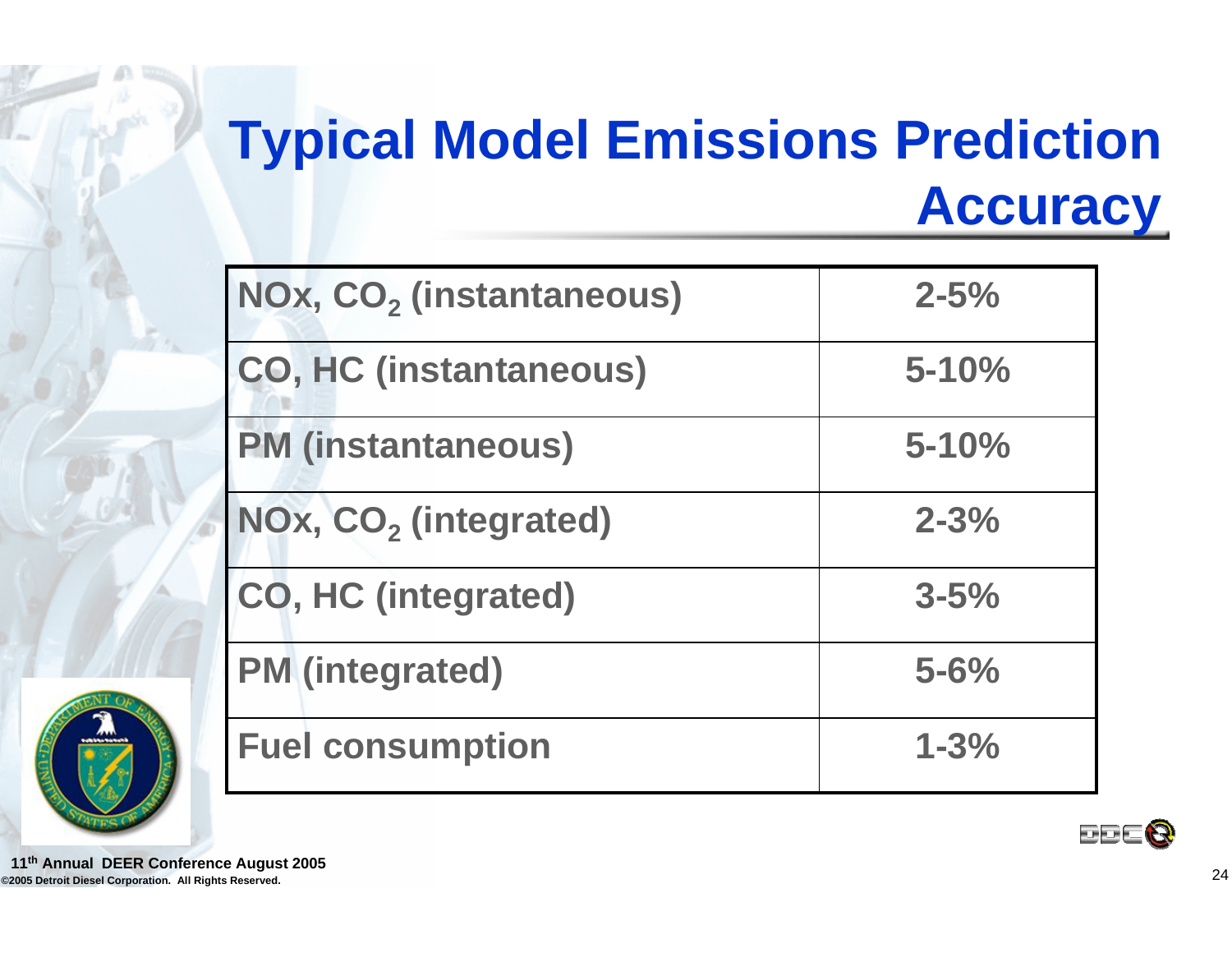## **Rapid Transient Calibration Optimization**



**©2005 Detroit Diesel Corporation. All Rights Reserved.** <sup>25</sup> **11th Annual DEER Conference August 2005**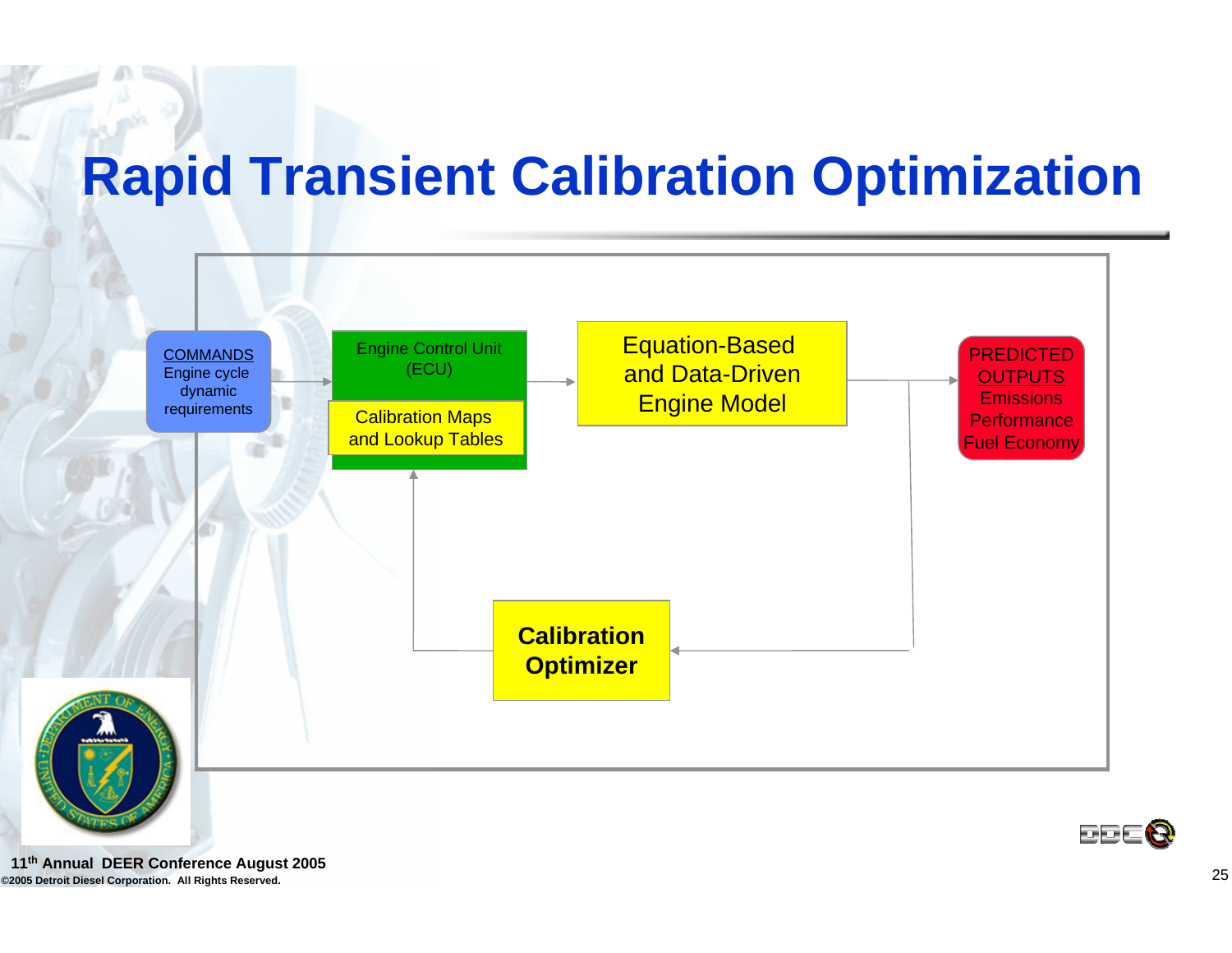## **Transient Calibration Optimization Functions**

- **Cost function –** minimize **fuel consumption,**
- **Subject to the** constraint **of meeting NOx and PM emissions integrated across a transient cycle,**
- **While** not exceeding **certain engine operating state parameter levels, such as turbocharger speed, peak cylinder pressure and peak injection pressure, While also** meeting **NTE emissions levels.**





**©2005 Detroit Diesel Corporation. All Rights Reserved.** <sup>26</sup> **11th Annual DEER Conference August 2005**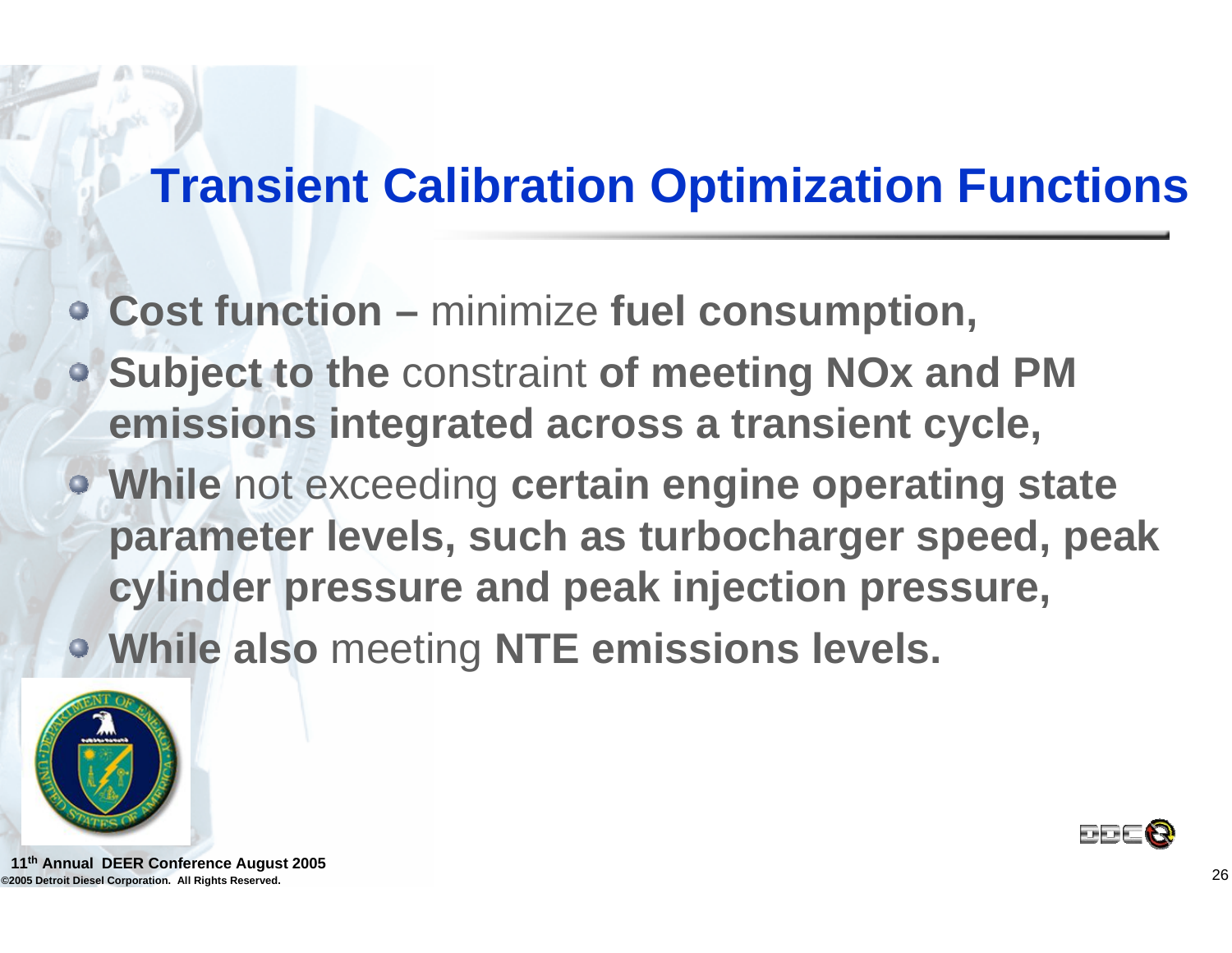### **Model-Based Technologies under Development**

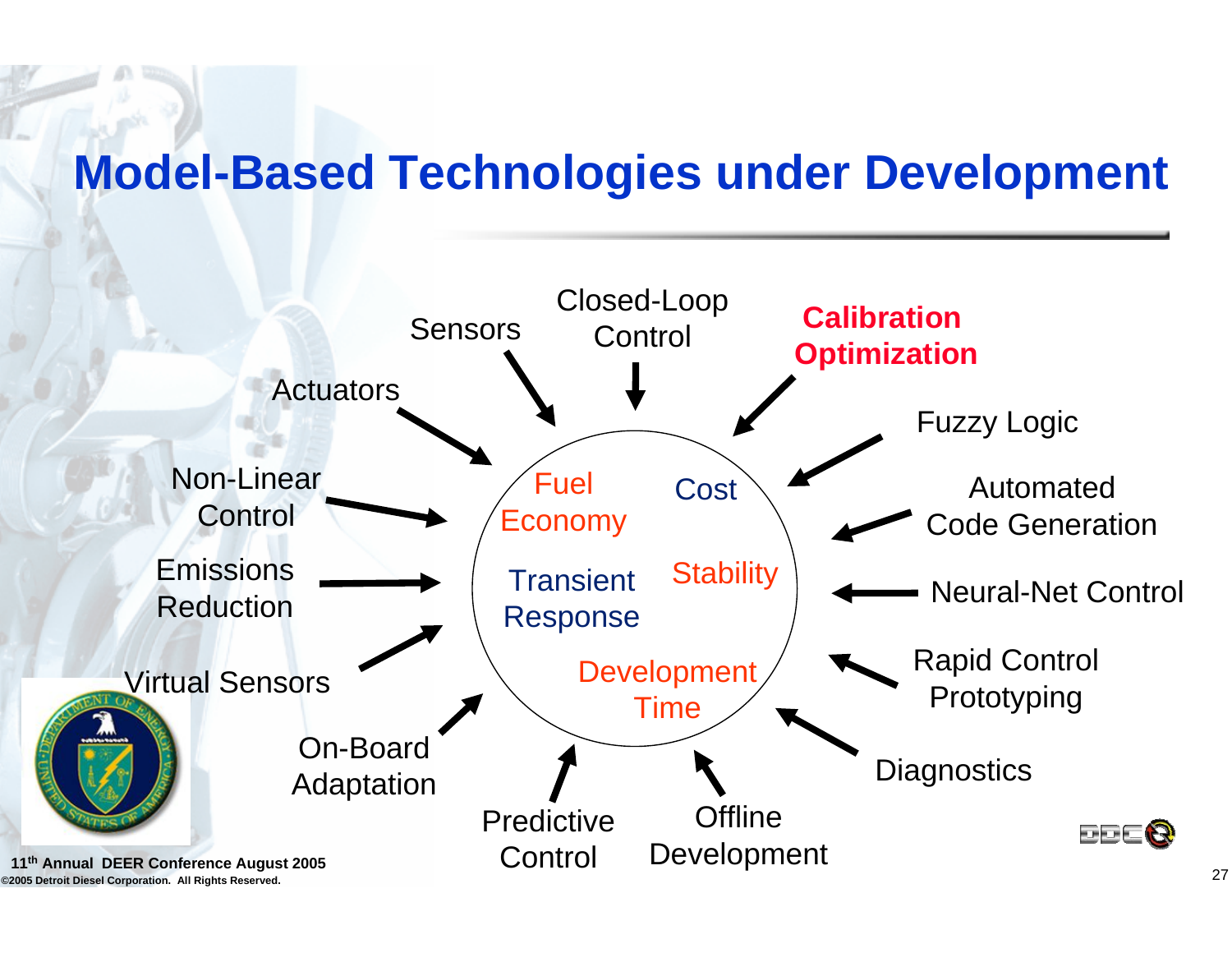## **Model-Based Control Components**



**©2005 Detroit Diesel Corporation. All Rights Reserved.** <sup>28</sup> **11th Annual DEER Conference August 2005**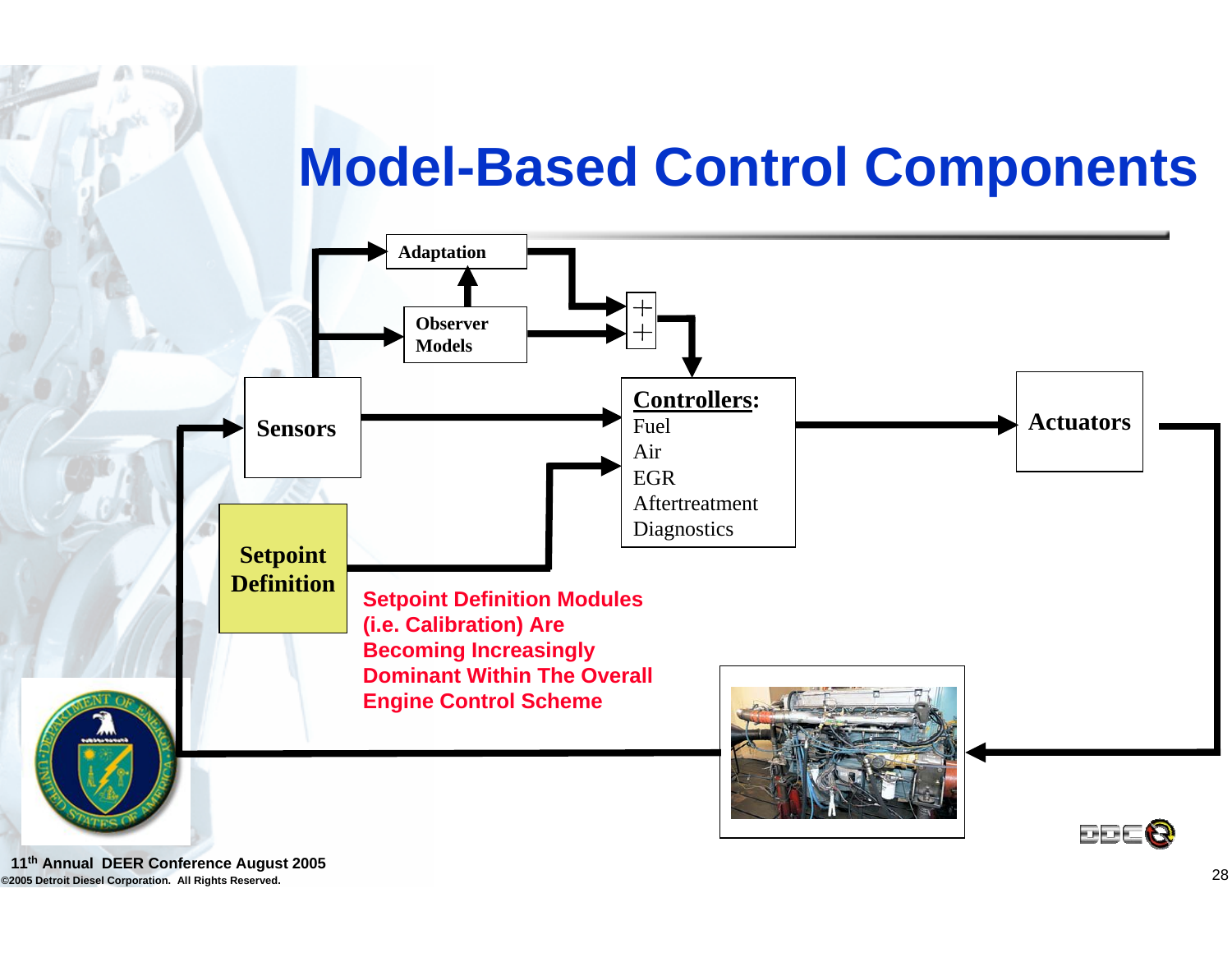## **Summary**

- **Model-based methods can transfer a significant portion of the engine calibration burden from the test cell to the desktop**
- **Transient engine models are the technology required to meet the transient emissions regulations and operating requirements**
- **A combined equation-based and data-driven engine modeling approach offers high model fidelity and predictive capability**



- **Calibration optimization is well suited to the computational environment**
	- **As engine mechanical and electronic complexity increases, so these methods will become more important and useful.**



**©2005 Detroit Diesel Corporation. All Rights Reserved.** <sup>29</sup> **11th Annual DEER Conference August 2005**